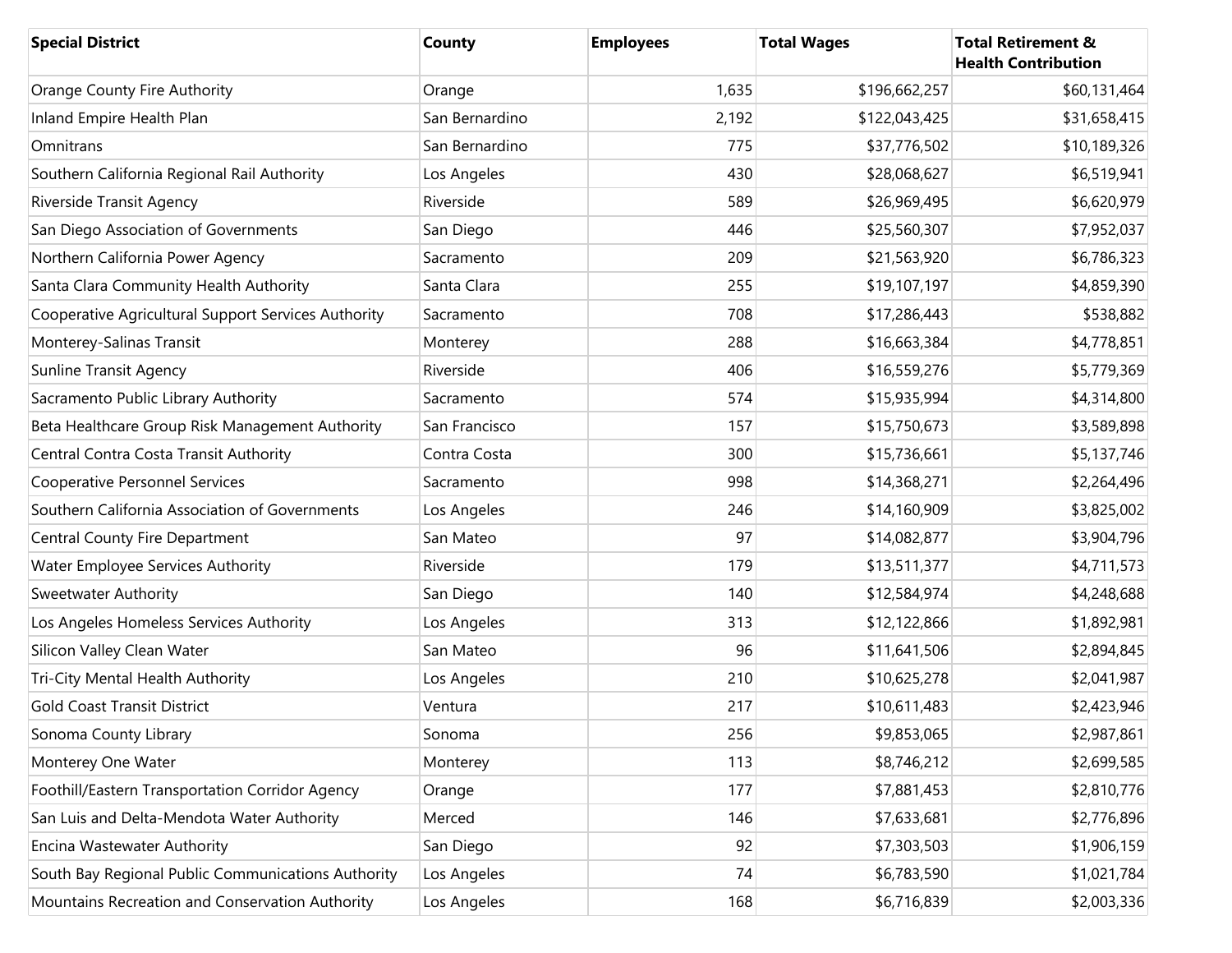| Regional Government Services Authority                                            | Monterey        | 145 | \$6,625,790 | \$1,146,693 |
|-----------------------------------------------------------------------------------|-----------------|-----|-------------|-------------|
| <b>Schools Insurance Authority</b>                                                | Sacramento      | 109 | \$6,514,765 | \$1,251,267 |
| South Bay Regional Public Safety Training Consortium                              | Santa Clara     | 307 | \$6,472,145 | \$88,178    |
| South Orange County Wastewater Authority                                          | Orange          | 77  | \$6,470,773 | \$1,563,604 |
| Public Risk Innovation Solutions and Management<br>(PRISM)                        | Sacramento      | 142 | \$6,431,077 | \$1,718,206 |
| Sacramento Area Council of Governments                                            | Sacramento      | 105 | \$5,910,597 | \$1,108,121 |
| <b>Central Marin Sanitation Agency</b>                                            | Marin           | 56  | \$5,511,671 | \$1,289,110 |
| City and County of San Francisco Redevelopment<br><b>Financing Authority</b>      | San Francisco   | 61  | \$5,158,682 | \$941,629   |
| Ross Valley Fire Department                                                       | Marin           | 47  | \$5,065,035 | \$1,296,611 |
| <b>Foothill Transit</b>                                                           | Los Angeles     | 78  | \$4,859,566 | \$1,187,387 |
| Alameda County Waste Management Authority and<br>Source Reduction Recycling Board | Alameda         | 101 | \$4,846,466 | \$1,465,292 |
| Santa Cruz Regional 911                                                           | Santa Cruz      | 73  | \$4,758,190 | \$381,608   |
| Central Marin Police Authority                                                    | Marin           | 64  | \$4,755,267 | \$1,458,955 |
| Humboldt Bay Fire                                                                 | Humboldt        | 63  | \$4,696,644 | \$1,377,083 |
| San Luis Obispo Regional Transit Authority (RTA)                                  | San Luis Obispo | 136 | \$4,587,800 | \$755,876   |
| Marin Clean Energy                                                                | Marin           | 86  | \$4,561,049 | \$695,342   |
| Association of California Water Agencies Joint Powers<br>Insurance Authority      | Sacramento      | 60  | \$4,441,981 | \$1,506,318 |
| Alliance of Schools For Cooperative Insurance Programs Los Angeles                |                 | 69  | \$4,411,638 | \$1,044,500 |
| <b>Consolidated Fire Agencies</b>                                                 | San Bernardino  | 97  | \$4,365,904 | \$1,452,688 |
| Visit Greater Palm Springs                                                        | Riverside       | 76  | \$4,158,706 | \$766,302   |
| Sacramento Regional Public Safety Communications<br>Center                        | Sacramento      | 57  | \$4,136,621 | \$1,143,702 |
| Consolidated Emergency Dispatch Agency                                            | Stanislaus      | 66  | \$4,084,800 | \$1,526,977 |
| Amador-Tuolumne Community Action Agency                                           | Amador          | 191 | \$3,874,210 | \$866,926   |
| Salinas Valley Solid Waste Authority                                              | Monterey        | 69  | \$3,862,323 | \$1,323,465 |
| Association of Bay Area Governments                                               | Alameda         | 101 | \$3,852,558 | \$1,084,174 |
| <b>Ontario International Airport Authority</b>                                    | San Bernardino  | 43  | \$3,687,409 | \$571,323   |
| Los Gatos-Saratoga Department of Community<br><b>Education and Recreation</b>     | Santa Clara     | 379 | \$3,686,901 | \$697,689   |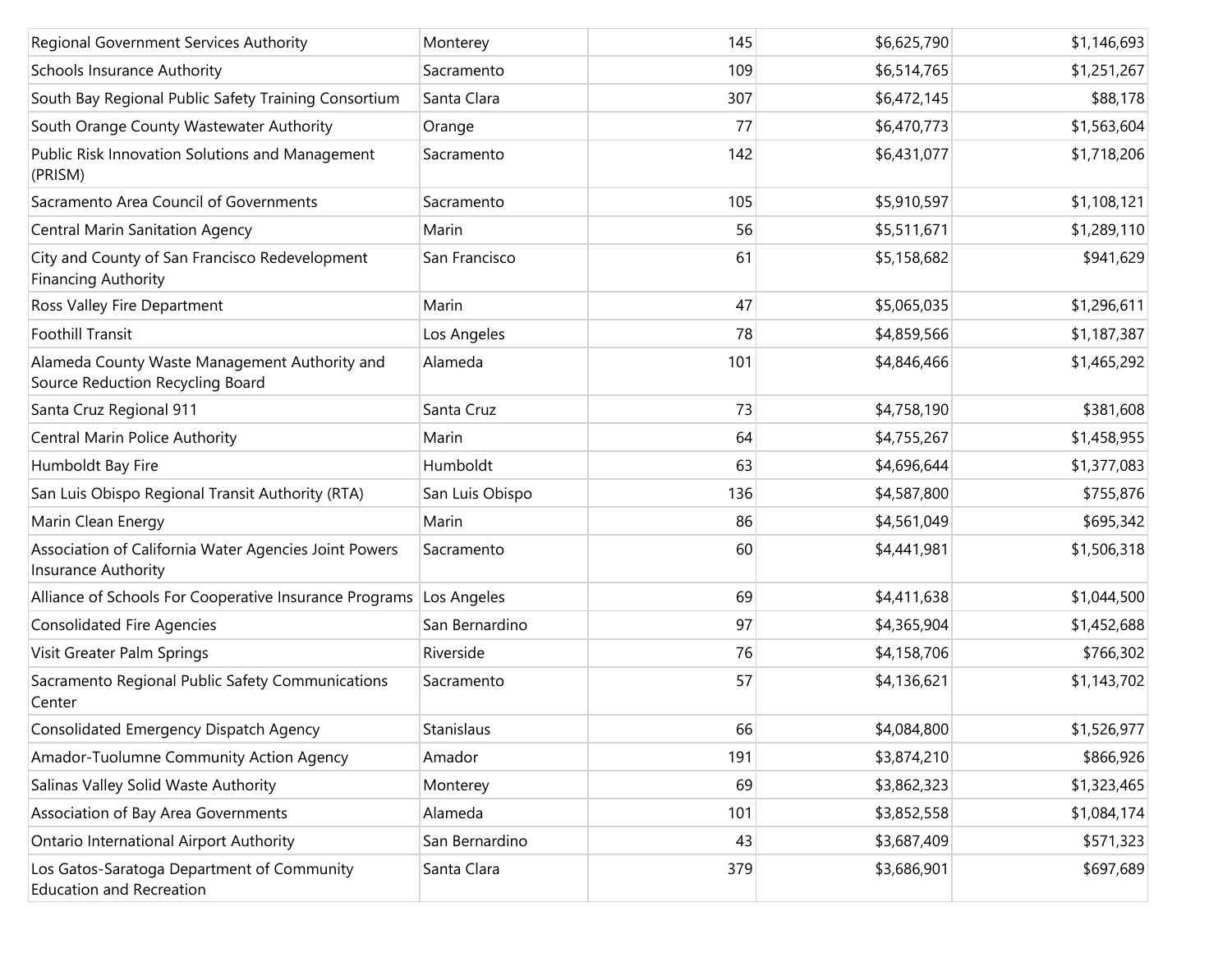| Merced County Association of Governments                        | Merced          | 81  | \$3,648,719 | \$1,519,231 |
|-----------------------------------------------------------------|-----------------|-----|-------------|-------------|
| Altamont Corridor Express - ACE                                 | San Joaquin     | 68  | \$3,604,340 | \$1,025,482 |
| San Gabriel Valley Council of Governments                       | Los Angeles     | 71  | \$3,602,490 | \$861,093   |
| Burbank - Glendale - Pasadena Airport Authority                 | Los Angeles     | 49  | \$3,557,419 | \$489,659   |
| Southern California Coastal Water Research Project<br>Authority | Orange          | 100 | \$3,555,903 | \$832,335   |
| Alameda County Transportation Commission                        | Alameda         | 66  | \$3,520,978 | \$903,546   |
| Friant Water Authority                                          | Fresno          | 80  | \$3,435,349 | \$1,409,473 |
| El Dorado County Transit Authority                              | El Dorado       | 106 | \$3,339,212 | \$1,446,289 |
| California Joint Powers Insurance Authority                     | Los Angeles     | 38  | \$3,306,933 | \$1,013,084 |
| Santa Ana Watershed Project Authority                           | Riverside       | 45  | \$3,299,389 | \$818,010   |
| Central Coast Water Authority                                   | Santa Barbara   | 39  | \$3,222,950 | \$1,021,241 |
| <b>Community Human Services</b>                                 | Monterey        | 141 | \$3,131,000 | \$657,191   |
| San Bernardino International Airport Authority                  | San Bernardino  | 96  | \$3,122,909 | \$604,798   |
| Yolo County Communications Emergency Services<br>Agency         | Yolo            | 55  | \$3,022,208 | \$638,122   |
| <b>Tahoe Transportation District</b>                            | El Dorado       | 112 | \$3,019,627 | \$568,968   |
| Southeast Area Animal Control Authority                         | Los Angeles     | 83  | \$2,925,731 | \$801,819   |
| San Joaquin Council of Governments                              | San Joaquin     | 45  | \$2,894,422 | \$678,205   |
| Shasta Area Safety Communications Agency                        | Shasta          | 59  | \$2,836,899 | \$681,379   |
| Antelope Valley Transit Authority                               | Los Angeles     | 54  | \$2,786,686 | \$637,101   |
| Western Riverside Council of Governments                        | Riverside       | 112 | \$2,755,521 | \$506,303   |
| Central Sierra Child Support Agency                             | Amador          | 51  | \$2,728,398 | \$887,404   |
| Five Cities Fire Authority                                      | San Luis Obispo | 37  | \$2,708,187 | \$670,349   |
| Eastern Contra Costa County Transit Authority                   | Contra Costa    | 51  | \$2,667,796 | \$902,529   |
| Santa Clara Valley Open Space Authority                         | Santa Clara     | 44  | \$2,639,642 | \$937,168   |
| Mendocino Transit Authority                                     | Mendocino       | 81  | \$2,631,720 | \$631,809   |
| North County Dispatch Joint Powers Authority                    | San Diego       | 48  | \$2,451,931 | \$557,757   |
| Victor Valley Wastewater Reclamation Authority                  | San Bernardino  | 49  | \$2,351,301 | \$945,842   |
| Contra Costa County Schools Insurance Group                     | Contra Costa    | 57  | \$2,338,789 | \$558,310   |
| Sonoma Clean Power Authority                                    | Sonoma          | 31  | \$2,328,991 | \$368,377   |
| Capitol Area Development Authority                              | Sacramento      | 54  | \$2,274,075 | \$778,161   |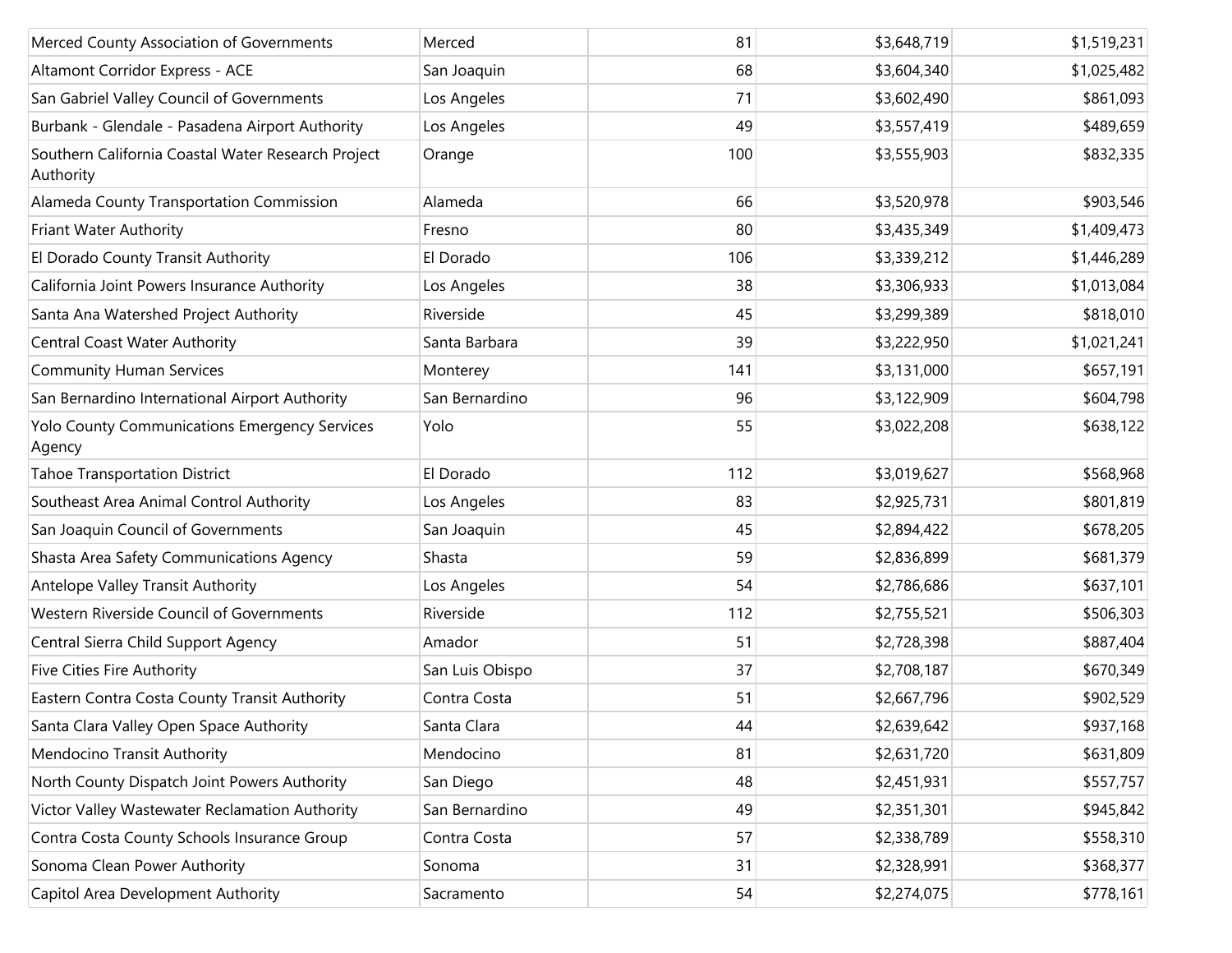| Humboldt Transit Authority                                             | Humboldt        | 71  | \$2,271,529 | \$1,098,436 |
|------------------------------------------------------------------------|-----------------|-----|-------------|-------------|
| North Bay Schools Insurance Authority                                  | Solano          | 37  | \$2,258,254 | \$580,275   |
| Southern California Public Power Authority                             | Los Angeles     | 28  | \$2,184,587 | \$317,542   |
| Fresno County Council of Governments                                   | Fresno          | 49  | \$2,180,057 | \$578,948   |
| Solano County Transportation Authority Congestion<br>Management        | Solano          | 53  | \$2,180,050 | \$664,650   |
| Fresno-Kings-Madera Regional Health Authority                          | Fresno          | 34  | \$2,132,646 | \$403,032   |
| San Elijo Joint Powers Authority                                       | San Diego       | 26  | \$2,083,582 | \$494,555   |
| Eastern Sierra Transit Authority                                       | Mono            | 100 | \$1,994,899 | \$449,253   |
| California Fair Service Authority                                      | Sacramento      | 46  | \$1,989,003 | \$543,622   |
| Fresno Regional Workforce Investment Board                             | Fresno          | 60  | \$1,952,634 | \$533,303   |
| Community Health Awareness Council (CHAC)                              | Santa Clara     | 70  | \$1,930,676 | \$69,420    |
| Santa Barbara County Association of Governments                        | Santa Barbara   | 36  | \$1,901,065 | \$731,804   |
| Santa Cruz County Animal Shelter                                       | Santa Cruz      | 44  | \$1,893,827 | \$652,447   |
| Redwood Empire School Insurance Group                                  | Sonoma          | 30  | \$1,887,862 | \$538,033   |
| Southeast Area Social Services Funding Authority<br>(SASSFA)           | Los Angeles     | 92  | \$1,884,938 | \$316,793   |
| Sacramento Area Flood Control Agency                                   | Sacramento      | 30  | \$1,811,028 | \$498,390   |
| Special District Risk Management Authority<br>(Sacramento)             | Sacramento      | 25  | \$1,809,534 | \$445,559   |
| Transbay Joint Powers Authority                                        | San Francisco   | 21  | \$1,801,344 | \$471,874   |
| Sewer Authority Mid-Coastside                                          | San Mateo       | 25  | \$1,782,295 | \$546,962   |
| West Cities Communications Center Joint Powers<br>Authority (WESTCOMM) | Orange          | 29  | \$1,761,543 | \$312,761   |
| Kern Council of Governments                                            | Kern            | 37  | \$1,718,743 | \$408,214   |
| Kings Waste and Recycling Authority                                    | Kings           | 47  | \$1,698,147 | \$443,729   |
| Coachella Valley Association of Governments                            | Riverside       | 63  | \$1,681,070 | \$450,747   |
| San Luis Obispo Council of Governments                                 | San Luis Obispo | 33  | \$1,633,948 | \$559,457   |
| Peninsula Library System District                                      | San Mateo       | 36  | \$1,630,952 | \$514,619   |
| Humboldt Waste Management Authority                                    | Humboldt        | 52  | \$1,627,345 | \$637,534   |
| Area 4 Agency on Aging                                                 | Sacramento      | 46  | \$1,614,311 | \$201,587   |
| Mountain Area Regional Transit Authority                               | San Bernardino  | 59  | \$1,579,255 | \$350,700   |
| California Vanpool Authority (CalVans)                                 | Kings           | 52  | \$1,578,634 | \$428,695   |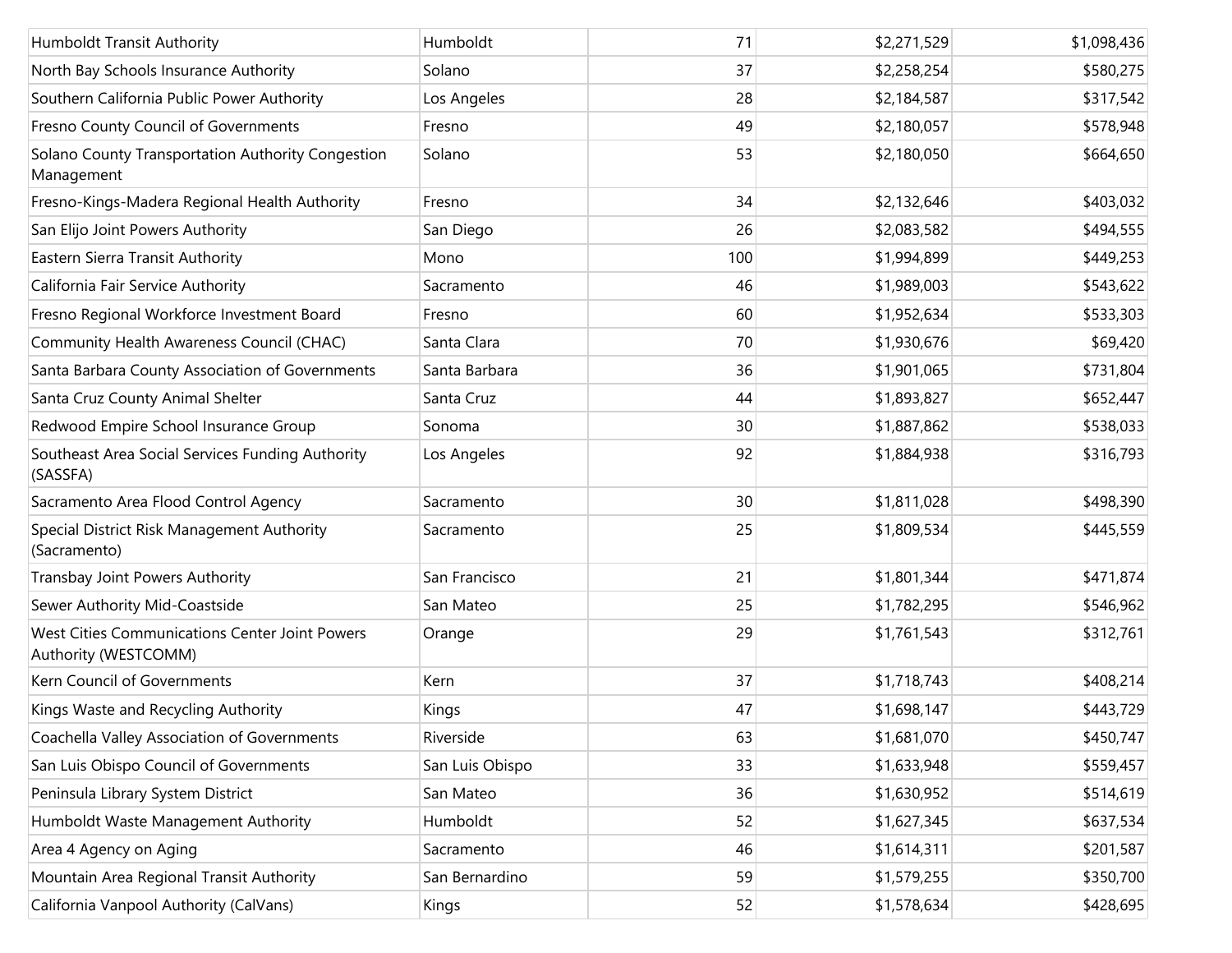| <b>Big Bear Fire Authority</b>                             | San Bernardino | 55 | \$1,549,519 | \$323,167 |
|------------------------------------------------------------|----------------|----|-------------|-----------|
| Silicon Valley Clean Energy Authority                      | Santa Clara    | 47 | \$1,545,766 | \$205,996 |
| Municipal Pooling Authority                                | Contra Costa   | 41 | \$1,523,941 | \$459,333 |
| Redwood Coast Energy Authority                             | Humboldt       | 54 | \$1,473,258 | \$264,414 |
| March Joint Powers Authority                               | Riverside      | 27 | \$1,432,483 | \$349,013 |
| Silicon Valley Animal Control Authority                    | Santa Clara    | 23 | \$1,409,638 | \$364,244 |
| <b>Heartland Communications Facility Authority</b>         | San Diego      | 41 | \$1,408,107 | \$279,445 |
| Napa Valley Transportation Authority                       | Napa           | 29 | \$1,388,549 | \$376,894 |
| Alameda Corridor Transportation Authority                  | Los Angeles    | 18 | \$1,383,184 | \$370,414 |
| Tulare County Association of Governments                   | Tulare         | 37 | \$1,349,165 | \$306,236 |
| Association of Monterey Bay Area Governments               | Monterey       | 48 | \$1,347,278 | \$434,447 |
| Morongo Basin Transit Authority                            | San Bernardino | 57 | \$1,337,905 | \$417,183 |
| Solano County Transit (Soltrans)                           | Solano         | 22 | \$1,333,401 | \$104,195 |
| Livermore-Amador Valley Transit Authority                  | Alameda        | 32 | \$1,328,110 | \$435,394 |
| Local Government Services Authority                        | Monterey       | 13 | \$1,321,219 | \$422,983 |
| Peninsula Clean Energy Authority                           | San Mateo      | 35 | \$1,312,795 | \$196,124 |
| Belvedere-Tiburon Library Agency                           | Marin          | 43 | \$1,297,518 | \$266,367 |
| Hub Cities Consortium                                      | Los Angeles    | 36 | \$1,292,170 | \$283,279 |
| Victor Valley Transit Authority                            | San Bernardino | 33 | \$1,237,845 | \$566,288 |
| Big Bear Area Regional Wastewater Agency                   | San Bernardino | 25 | \$1,233,604 | \$464,533 |
| Cachuma Operation and Maintenance Board                    | Santa Barbara  | 26 | \$1,230,327 | \$381,054 |
| Golden Sierra Job Training Agency                          | Placer         | 22 | \$1,201,961 | \$173,698 |
| Mendocino County Youth Project                             | Mendocino      | 54 | \$1,173,964 | \$166,648 |
| Fresno-Madera Agency On Aging                              | Fresno         | 57 | \$1,169,399 | \$741,661 |
| South Bayside Waste Management Authority (SBWMA)           | San Mateo      | 23 | \$1,027,736 | \$173,032 |
| Nevada-Sierra Connecting Point Public Authority            | Nevada         | 42 | \$994,694   | \$340,783 |
| Yolo County Transportation District                        | Yolo           | 34 | \$962,664   | \$243,742 |
| California Tahoe Emergency Services Operation<br>Authority | El Dorado      | 41 | \$934,086   | \$40,169  |
| <b>Stanislaus Council of Governments</b>                   | Stanislaus     | 31 | \$914,870   | \$373,186 |
| Western Contra Costa County Transit Authority              | Contra Costa   | 18 | \$911,737   | \$101,011 |
| South County Support Services Agency                       | Fresno         | 53 | \$904,931   | \$256,084 |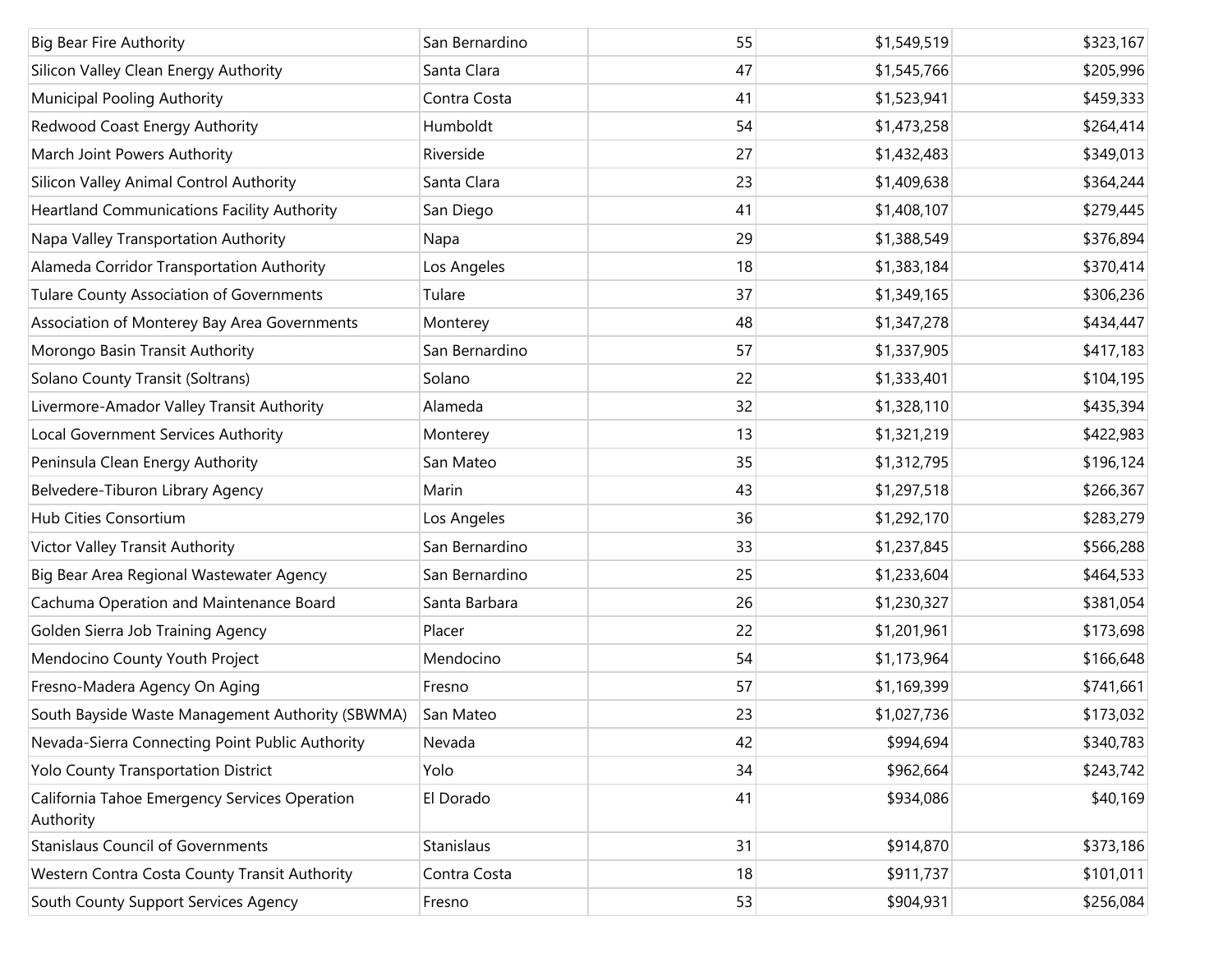| <b>Trindel Insurance Fund</b>                                                | Del Norte      | 25              | \$904,775 | \$156,688 |
|------------------------------------------------------------------------------|----------------|-----------------|-----------|-----------|
| Schools Excess Liability Fund                                                | Sacramento     | 27              | \$899,006 | \$267,224 |
| Tehama-Colusa Canal Authority                                                | Glenn          | 62              | \$893,336 | \$289,739 |
| Central California Tristeza Eradication Agency                               | Tulare         | 51              | \$858,660 | \$203,584 |
| <b>Butte County Association of Governments</b>                               | <b>Butte</b>   | 21              | \$844,340 | \$361,988 |
| Belvedere-Tiburon Joint Recreation Committee District                        | Marin          | 69              | \$838,610 | \$130,608 |
| San Gabriel Basin Water Quality Authority                                    | Los Angeles    | 16              | \$826,343 | \$222,173 |
| <b>Regional Water Authority</b>                                              | Sacramento     | 43              | \$825,126 | \$204,710 |
| <b>Amador Transit</b>                                                        | Amador         | 33              | \$800,866 | \$121,832 |
| Municipalities Colleges Schools Insurance Group                              | Monterey       | 60              | \$791,748 | \$225,053 |
| Hillsborough Recreation Commission                                           | San Mateo      | 42              | \$777,662 | \$72,523  |
| Redwood Empire Municipal Insurance Fund                                      | Sonoma         | 25              | \$758,298 | \$269,779 |
| Sierra - Sacramento Valley Emergency Medical Services<br>Agency              | Placer         | 21              | \$750,487 | \$181,874 |
| Ventura County Schools Business Services                                     | Ventura        | 15              | \$740,733 | \$202,846 |
| <b>Water Facilities Authority</b>                                            | San Bernardino | 13              | \$735,184 | \$169,448 |
| San Mateo County Schools Insurance Group                                     | San Mateo      | 15              | \$716,596 | \$203,186 |
| California Charter Schools Joint Powers Authority                            | Placer         | 15              | \$711,251 | \$94,882  |
| Mountain Valley Emergency Medical Services Agency                            | Stanislaus     | 13              | \$696,048 | \$247,326 |
| State and Federal Contractors Water Agency                                   | Sacramento     | 15              | \$695,615 | \$81,857  |
| Sewerage Commission - Oroville Region                                        | <b>Butte</b>   | 18              | \$693,832 | \$290,899 |
| Southern California Intergovernmental Training and<br>Develop Center         | San Diego      | 36              | \$683,649 | \$142,040 |
| Peninsula Traffic Congestion Relief Alliance                                 | San Mateo      | 26              | \$679,311 | \$146,535 |
| Central Contra Costa Solid Waste Authority                                   | Contra Costa   | 20              | \$671,367 | \$143,262 |
| Santa Clara Valley Habitat Agency                                            | Santa Clara    | 46              | \$665,497 | \$0       |
| San Dieguito River Valley Regional Open Space Park<br>Joint Powers Authority | San Diego      | 22              | \$654,879 | \$334,067 |
| California Joint Powers Risk Management Authority                            | Alameda        | 28              | \$652,709 | \$158,632 |
| Bay Area Headquarters Authority                                              | Alameda        | 11              | \$650,763 | \$157,897 |
| <b>Coastal Animal Services Authority</b>                                     | Orange         | 18              | \$641,967 | \$162,256 |
| South Bay Cities Council of Governments                                      | Los Angeles    | 30 <sup>°</sup> | \$636,237 | \$61,500  |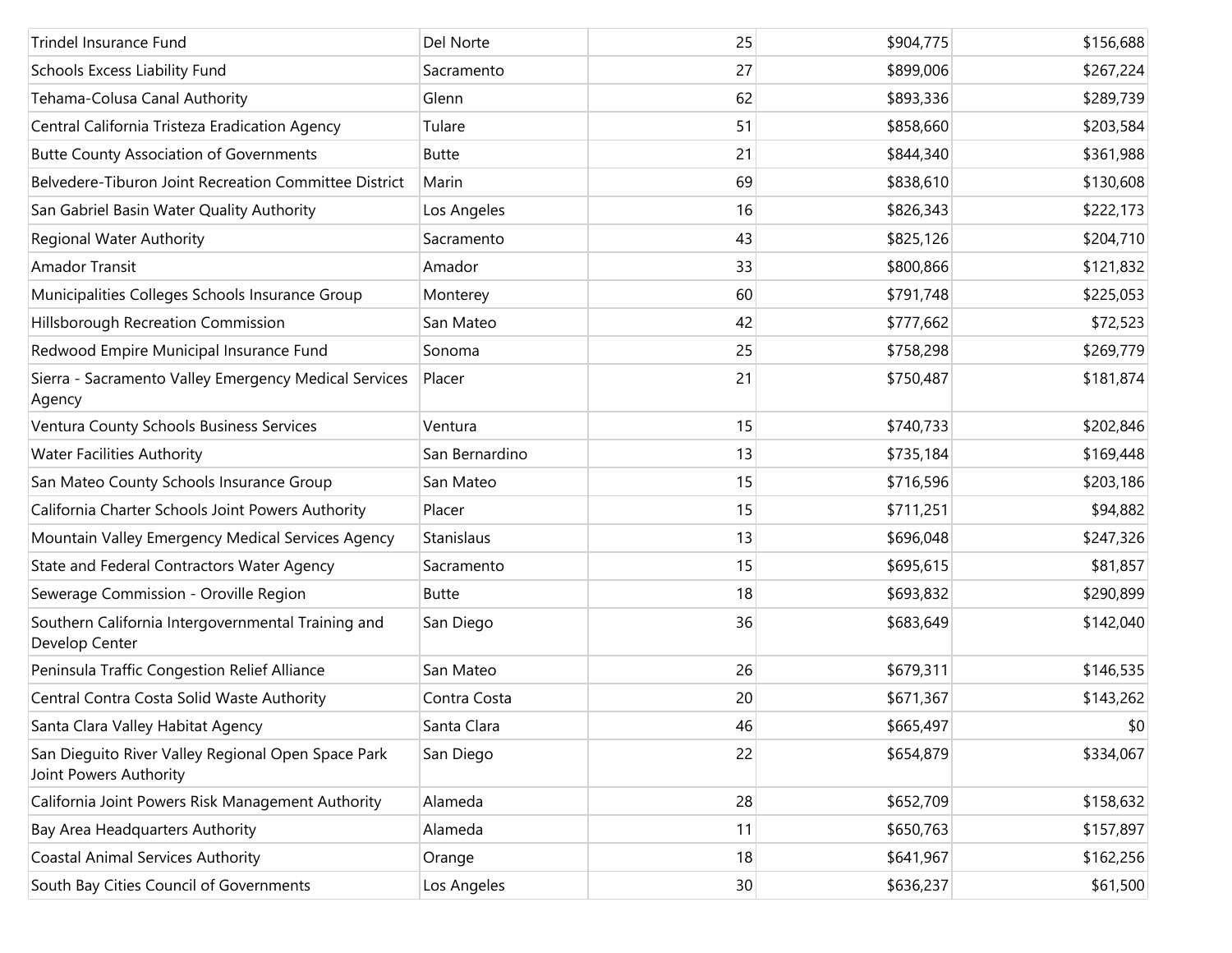| Yolo County Public Agency Risk Management Insurance Yolo<br>Authority                   |                 | 16 | \$625,571 | \$178,976 |
|-----------------------------------------------------------------------------------------|-----------------|----|-----------|-----------|
| Schools Risk and Insurance Management Group                                             | Placer          | 16 | \$623,816 | \$156,081 |
| Kern Water Bank Authority                                                               | Kern            | 14 | \$614,411 | \$95,618  |
| Ventura County Schools Self-Funding Authority                                           | Ventura         | 21 | \$612,851 | \$156,785 |
| Mono County Library Authority                                                           | Mono            | 41 | \$607,686 | \$187,014 |
| Cooperative Organization For The Development of<br><b>Employee Selection Procedures</b> | Orange          | 24 | \$606,558 | \$120,093 |
| California Authority of Racing Fairs                                                    | Sonoma          | 15 | \$602,942 | \$95,207  |
| Utica Water and Power Authority                                                         | Calaveras       | 16 | \$602,123 | \$137,431 |
| California Intergovernmental Risk Authority                                             | Sacramento      | 36 | \$596,401 | \$146,640 |
| East Bay Dischargers Authority                                                          | Alameda         | 14 | \$592,085 | \$113,754 |
| Chino Basin Desalter Authority (CDA)                                                    | San Bernardino  | 14 | \$580,075 | \$122,890 |
| Public Entity Risk Management Authority (PERMA)                                         | Riverside       | 38 | \$569,427 | \$153,553 |
| Area 12 Agency on Aging                                                                 | Tuolumne        | 21 | \$567,362 | \$138,103 |
| West Contra Costa Transportation Advisory Committee<br>(WCCTAC)                         | Contra Costa    | 17 | \$540,398 | \$180,400 |
| Friant Power Authority                                                                  | Tulare          | 14 | \$531,371 | \$113,034 |
| Agoura Hills and Calabasas Community Center<br>Authority                                | Los Angeles     | 43 | \$525,651 | \$133,724 |
| Williams Fire Protection Authority                                                      | Colusa          | 33 | \$524,608 | \$119,752 |
| The Centre for Organization Effectiveness                                               | San Diego       | 10 | \$523,839 | \$58,891  |
| Santa Clara County Schools Insurance Group                                              | Santa Clara     | 13 | \$507,658 | \$122,466 |
| San Francisquito Creek Joint Powers Authority                                           | San Mateo       | 14 | \$501,745 | \$139,598 |
| Humboldt County Association of Governments                                              | Humboldt        | 12 | \$501,002 | \$76,617  |
| California Fire and Rescue Training Authority                                           | Sacramento      | 97 | \$497,695 | \$7,754   |
| Tuolumne County Transportation Council                                                  | Tuolumne        | 11 | \$472,588 | \$162,583 |
| South County Transit                                                                    | San Luis Obispo | 24 | \$467,294 | \$47,750  |
| Sacramento Abandoned Vehicle Service Authority                                          | Sacramento      | 21 | \$441,565 | \$73,003  |
| West Contra Costa Integrated Waste Management<br>Authority                              | Contra Costa    | 16 | \$439,845 | \$112,212 |
| Sacramento Metropolitan Cable Television Commission                                     | Sacramento      | 23 | \$435,013 | \$112,928 |
| Black Gold Cooperative Library System                                                   | San Luis Obispo | 4  | \$430,961 | \$73,758  |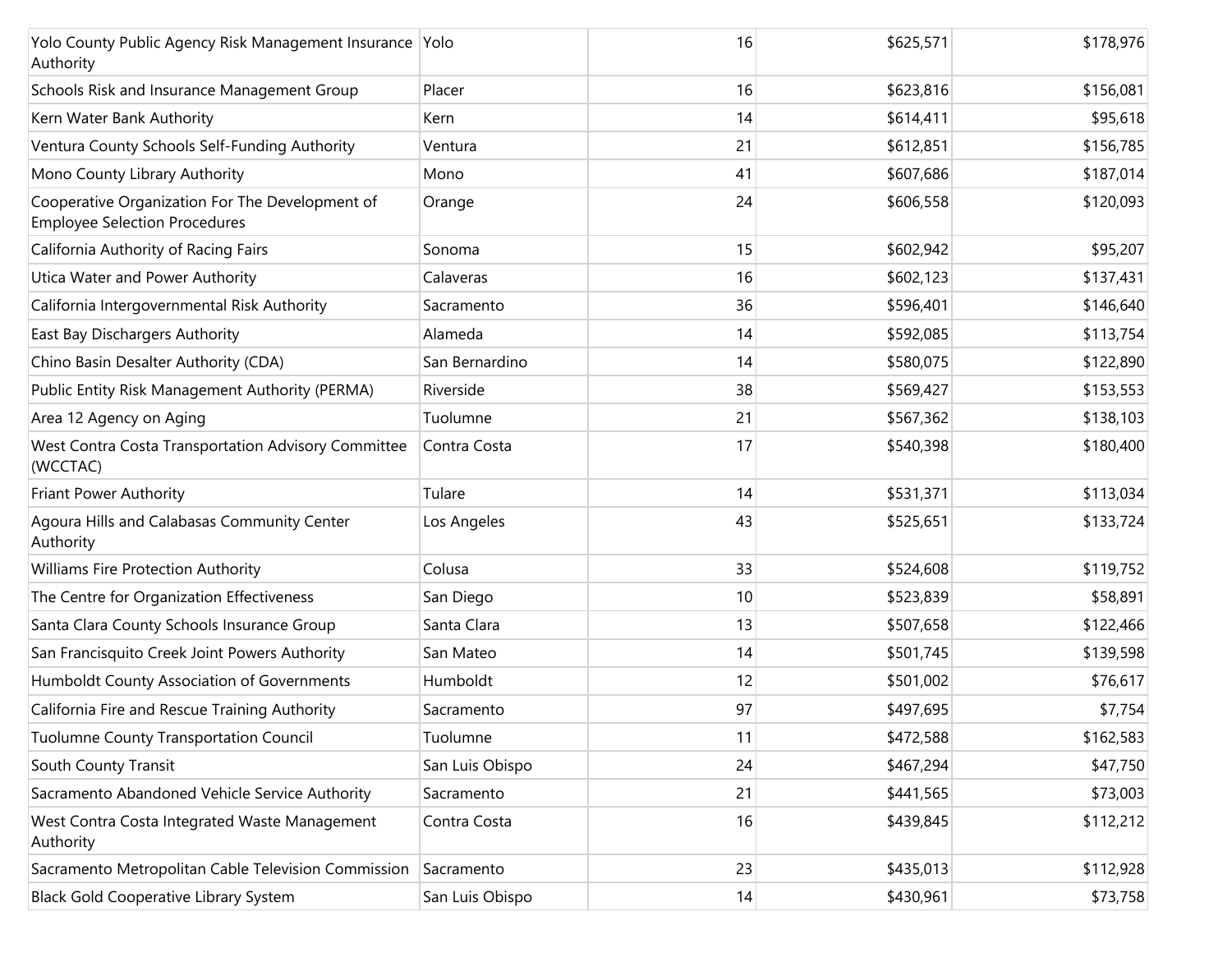| Schools Insurance Program for Employees                                         | San Luis Obispo | 16 | \$421,829 | \$106,155 |
|---------------------------------------------------------------------------------|-----------------|----|-----------|-----------|
| Planning and Service Area II Area Agency On Aging                               | Siskiyou        | 26 | \$415,918 | \$109,468 |
| Southern California Library Cooperative                                         | Los Angeles     | 12 | \$377,402 | \$60,821  |
| Kings County Association of Governments                                         | Kings           | 12 | \$377,015 | \$88,670  |
| Colusa County One-Stop Partnership                                              | Colusa          | 16 | \$374,565 | \$147,329 |
| Yuba Sutter Transit Authority                                                   | Sutter          | 14 | \$357,486 | \$119,401 |
| <b>Gateway Cities Council of Governments</b>                                    | Los Angeles     | 21 | \$356,132 | \$0       |
| California Electronic Recording Transaction Network<br>Authority (CERTNA)       | San Bernardino  | 13 | \$350,617 | \$162,841 |
| Central Region School Insurance Group                                           | Stanislaus      | 35 | \$344,152 | \$58,372  |
| California Association for Park and Recreation Indemnity Sacramento             |                 | 11 | \$331,131 | \$45,341  |
| Watershed Conservation Authority                                                | Los Angeles     | 19 | \$324,114 | \$57,157  |
| Kings County Area Public Transit Agency                                         | Kings           | 10 | \$323,857 | \$87,072  |
| North Coast Emergency Medical Services District                                 | Humboldt        | 12 | \$323,112 | \$95,140  |
| Shasta-Trinity School Insurance Group                                           | Shasta          | 36 | \$322,558 | \$60,133  |
| San Joaquin River Exchange Contractors Water<br>Authority                       | Merced          | 9  | \$320,475 | \$111,158 |
| San Luis Obispo County Integrated Waste Management San Luis Obispo<br>Authority |                 | 16 | \$316,927 | \$167,417 |
| City/County Association of Governments of San Mateo<br>County                   | San Mateo       | 23 | \$292,767 | \$76,111  |
| Fort Bragg Fire Protection Authority                                            | Mendocino       | 14 | \$275,005 | \$69,398  |
| National Water Research Institute                                               | Orange          | 23 | \$273,162 | \$0       |
| Youth Ventures Joint Powers Authority                                           | Alameda         | 23 | \$272,959 | \$5,310   |
| Riverside County Habitat Conservation Agency                                    | Riverside       | 20 | \$272,062 | \$47,004  |
| Del Norte Solid Waste Management Authority                                      | Del Norte       | 17 | \$266,470 | \$119,383 |
| Border Coast Regional Airport Authority                                         | Del Norte       | 14 | \$256,629 | \$94,219  |
| Pomona Valley Transportation Authority                                          | Los Angeles     | 14 | \$255,474 | \$66,169  |
| Alameda County Schools Insurance Group                                          | Alameda         | 22 | \$250,238 | \$92,630  |
| Sutter-Butte Flood Control Agency                                               | Sutter          | 15 | \$249,671 | \$68,800  |
| Housing Endowment and Regional Trust of San Mateo<br>County                     | San Mateo       | 25 | \$247,924 | \$9,431   |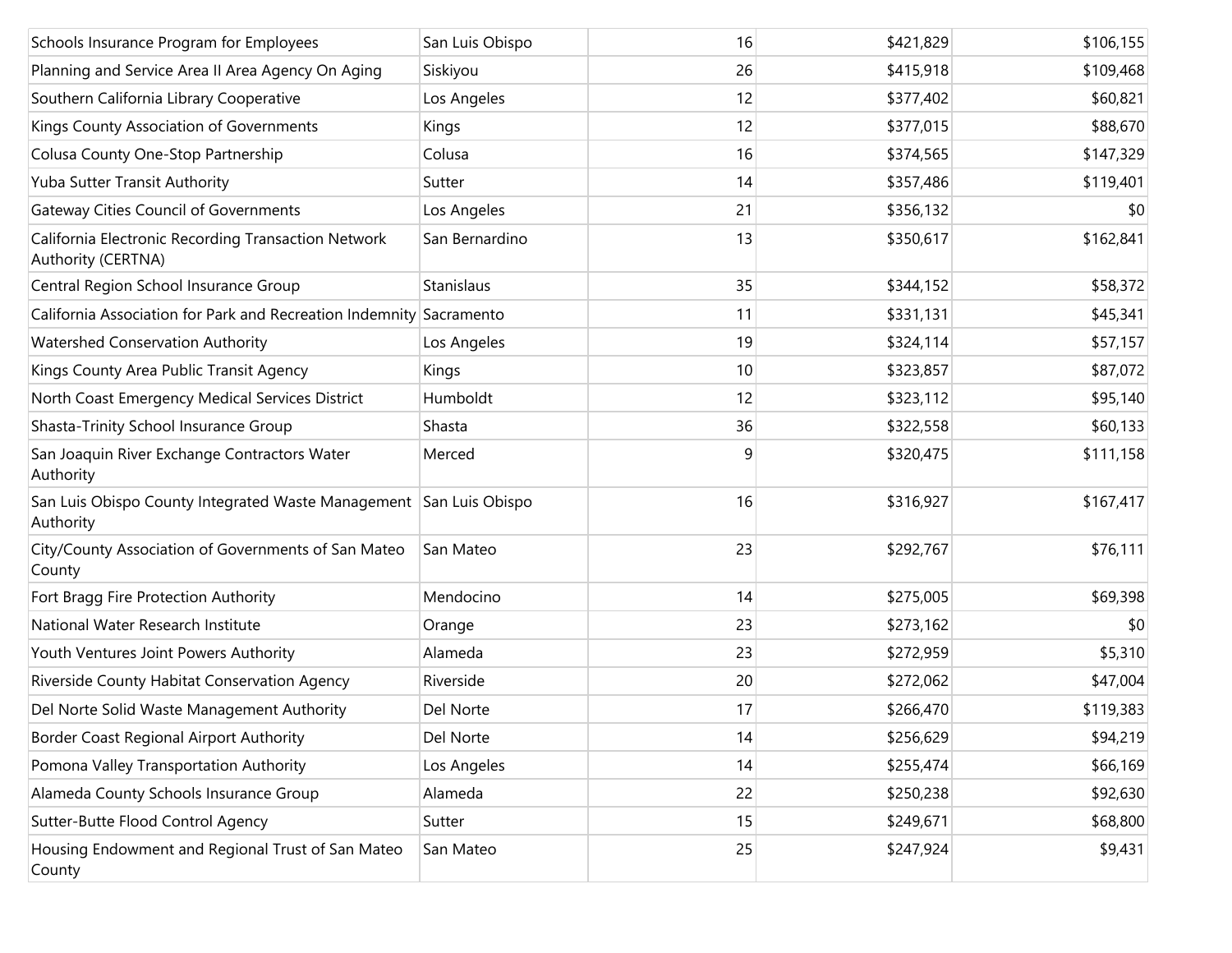| Northern California Regional Public Safety Training<br>Authority  | Sacramento   | 13 | \$245,699 | \$0      |
|-------------------------------------------------------------------|--------------|----|-----------|----------|
| Tri County Schools Insurance Group                                | Sutter       | 57 | \$245,086 | \$80,567 |
| Mendocino Solid Waste Management Authority                        | Mendocino    | 15 | \$242,890 | \$22,870 |
| Madera-Chowchilla Power Authority                                 | Madera       | 14 | \$242,253 | \$55,065 |
| <b>Calaveras Council of Governments</b>                           | Calaveras    | 12 | \$239,985 | \$47,476 |
| San Mateo County Pre-Hospital Emergency Medical<br>Services Group | San Mateo    | 19 | \$238,922 | \$57,419 |
| Amador County Recreation Agency (ACRA)                            | Amador       | 63 | \$234,247 | \$0      |
| Tuolumne County Economic Development Authority                    | Tuolumne     | 7  | \$232,712 | \$70,051 |
| Public Cable Television Authority                                 | Orange       | 13 | \$232,244 | \$34,793 |
| Monterey Educational Risk Management Authority                    | Monterey     | 26 | \$229,555 | \$70,589 |
| Madera County Economic Development Commission                     | Madera       | 12 | \$220,455 | \$66,884 |
| Redwood Region Economic Development Commission                    | Humboldt     | 23 | \$204,666 | \$24,380 |
| East Bay Community Energy Authority                               | Alameda      | 19 | \$198,711 | \$0      |
| Napa-Vallejo Waste Management Authority                           | Napa         | 7  | \$192,211 | \$0      |
| School Employers Association of California                        | Orange       | 13 | \$183,405 | \$0      |
| Butte Schools Self-Funded Programs                                | <b>Butte</b> | 27 | \$180,613 | \$28,491 |
| El Dorado County Emergency Services Authority                     | El Dorado    | 12 | \$171,325 | \$0      |
| <b>Butte Regional Transit</b>                                     | Butte        | 12 | \$169,247 | \$72,826 |
| Tuolumne Joint Powers Authority                                   | Tuolumne     | 20 | \$166,049 | \$18,600 |
| San Joaquin Valley Water Infrastructure Authority                 | Tulare       | 14 | \$165,883 | \$14,524 |
| Area Agency on Aging Planning and Services Area 26                | Mendocino    | 12 | \$153,243 | \$49,799 |
| Delta Ferry Authority                                             | Contra Costa | 13 | \$151,600 | \$0      |
| Integrated Law and Justice Agency for Orange County<br>(ILJAOC)   | Orange       | 27 | \$143,943 | \$0      |
| Lamorinda School Bus Transportation Agency                        | Contra Costa | 9  | \$130,632 | \$31,892 |
| Tehama County Solid Waste Management Agency                       | Tehama       | 18 | \$123,866 | \$54,654 |
| Kings County Self-Insured Schools District                        | Kings        | 11 | \$118,938 | \$27,438 |
| <b>Heartland Fire Training Authority</b>                          | San Diego    | 13 | \$115,715 | \$0      |
| Valley Insurance Programs Joint Powers Authority (Los<br>Angeles) | Los Angeles  | 5  | \$112,008 | \$41,666 |
| Del Mar Race Track Authority                                      | San Diego    | 8  | \$97,410  | \$0      |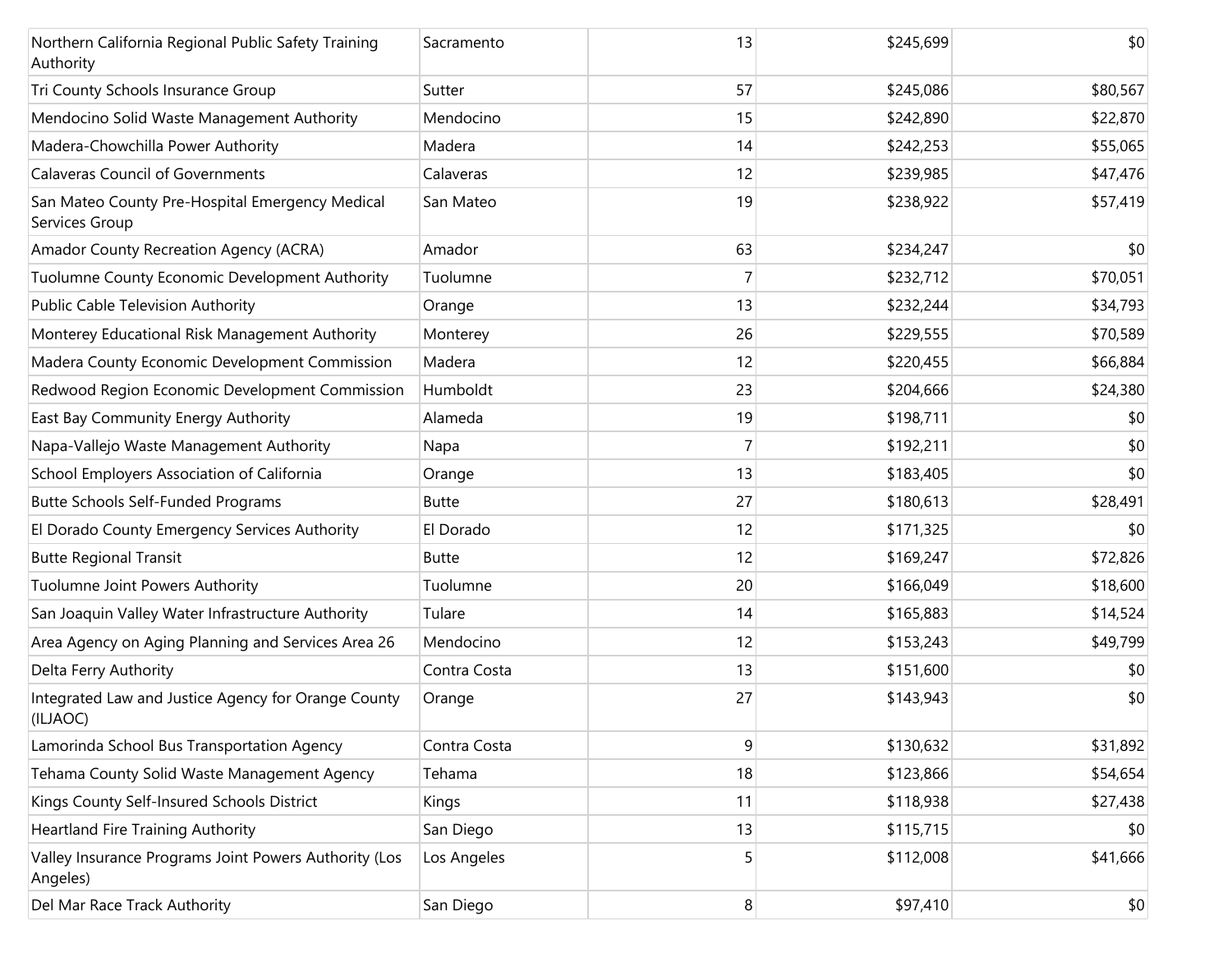| California Cities for Self Reliance Joint Powers Authority             | Los Angeles    | 10             | \$86,000 | \$0      |
|------------------------------------------------------------------------|----------------|----------------|----------|----------|
| Nevada Irrigation District Joint Powers Authority                      | Nevada         | 5              | \$74,400 | \$80,733 |
| June Lake Public Financing Authority                                   | Mono           | 6              | \$66,206 | \$7,860  |
| Sunline Services Group                                                 | Riverside      | 13             | \$59,693 | \$24,820 |
| Yolo County Natural Community Conservation Plan<br>Joint Powers Agency | Yolo           | 10             | \$55,029 | \$0      |
| Inland Library System                                                  | San Bernardino | 10             | \$39,645 | \$24,910 |
| Lake Elsinore School Financing Authority                               | Riverside      | 6              | \$39,056 | \$73,594 |
| <b>Energy Council</b>                                                  | Alameda        | 25             | \$34,200 | \$0      |
| Civic - Recreational - Industrial Authority                            | Los Angeles    | 6              | \$31,362 | \$636    |
| Windsor Joint Powers Financing Authority                               | Sonoma         | 5              | \$30,495 | \$55,190 |
| Western Riverside County Regional Conservation<br>Authority            | Riverside      | 32             | \$26,400 | \$0      |
| City of Industry Property and Housing Management<br>Authority          | Los Angeles    | 4              | \$21,012 | \$420    |
| <b>Culver City School Facilities Financing Authority</b>               | Los Angeles    | 6              | \$16,955 | \$22,365 |
| Fire House Community Park Agency                                       | Marin          | 7              | \$11,350 | \$0      |
| South Lake Tahoe Recreation Facilities Joint Powers<br>Authority       | El Dorado      | 4              | \$9,600  | \$0      |
| Northstar Community Services District Financing<br>Authority           | Placer         | 6              | \$7,700  | \$52,501 |
| Southeast Water Coalition District                                     | Los Angeles    | 11             | \$6,000  | \$0      |
| Monterey Regional Waste Management Authority                           | Monterey       | 9              | \$5,900  | \$0      |
| Coachella Valley Conservation Commission                               | Riverside      | 21             | \$5,025  | \$0      |
| Regional Solid Waste Association (RSWA)                                | San Diego      | 8              | \$4,800  | \$0      |
| Golden State Risk Management Authority                                 | Glenn          | 9              | \$4,500  | \$0      |
| Upper Ventura River Groundwater Agency                                 | Ventura        | 8              | \$4,498  | \$0      |
| <b>West County Agency</b>                                              | Contra Costa   | 5              | \$3,714  | \$0      |
| Collier Interpretive and Information Center Agency                     | Siskiyou       | 11             | \$3,388  | \$0      |
| Sierra Valley Groundwater Management District                          | Plumas         | 8              | \$2,800  | \$0      |
| Three Rivers Levee Improvement Authority                               | Yuba           | 5 <sup>1</sup> | \$2,600  | \$0      |
| Mojave Desert and Mountain Integrated Waste<br>Management Authority    | San Bernardino | 8              | \$1,200  | \$0      |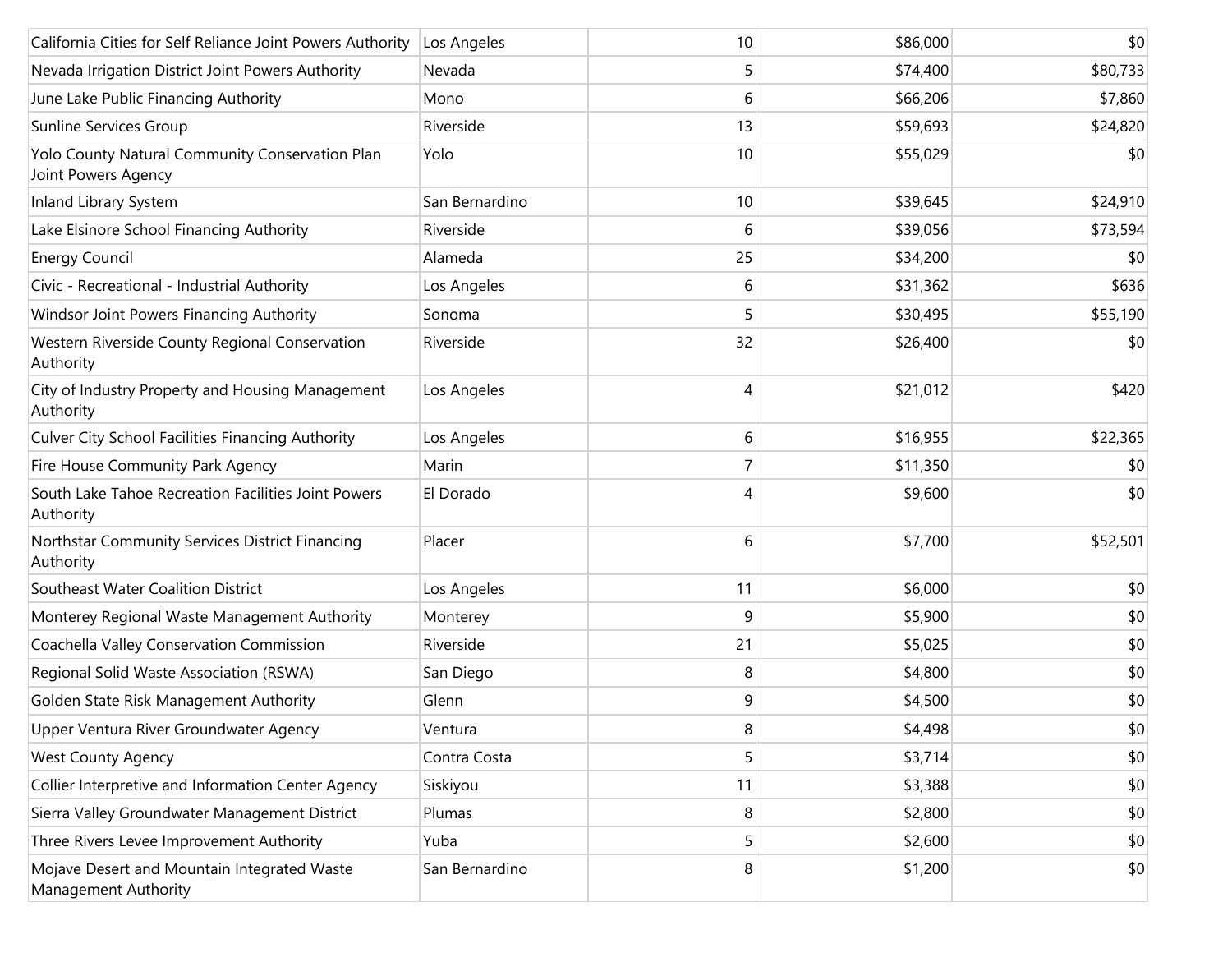| Palmdale Recycled Water Authority                                                | Los Angeles    | 5  | \$1,050 | \$0 |
|----------------------------------------------------------------------------------|----------------|----|---------|-----|
| East Contra Costa Regional Fee and Financing Authority                           | Contra Costa   | 6  | \$713   | \$0 |
| State Route 4 Bypass Authority                                                   | Contra Costa   | 5  | \$638   | \$0 |
| <b>Goshen Public Financing Authority</b>                                         | Tulare         | 3  | \$225   | \$0 |
| 49-99 Cooperative Library System                                                 | San Joaquin    | 6  | \$0     | \$0 |
| ABAG Finance Authority for Nonprofit Corporation                                 | Alameda        | 4  | \$0     | \$0 |
| ABAG Publicly Owned Energy Resources (ABAG Power)                                | Alameda        | 66 | \$0     | \$0 |
| Adelanto Public Utility Authority                                                | San Bernardino | 5  | \$0     | \$0 |
| Alameda Alliance Joint Powers Authority                                          | Alameda        | 15 | \$0     | \$0 |
| Alameda County Abandoned Vehicle Abatement<br>Authority                          | Alameda        | 15 | \$0     | \$0 |
| Alameda County Water District Financing Authority                                | Alameda        | 6  | \$0     | \$0 |
| Alameda-Contra Costa Schools Financing Authority                                 | Alameda        | 4  | \$0     | \$0 |
| Amador Regional Sanitation Authority                                             | Amador         | 5  | \$0     | \$0 |
| American River Authority                                                         | Placer         | 6  | \$0     | \$0 |
| Antelope Valley State Water Contractors Association                              | Los Angeles    | 6  | \$0     | \$0 |
| Antelope Valley-East Kern Water Agency Financing<br>Authority                    | Los Angeles    |    | \$0     | \$0 |
| Antioch Area Public Facilities Financing Agency                                  | Contra Costa   | 7  | \$0     | \$0 |
| <b>Aquatic Science Center</b>                                                    | Alameda        | 17 | \$0     | \$0 |
| Auburn Foresthill Financing Authority                                            | Placer         | 5  | \$0     | \$0 |
| Auburn Valley Public Financing Authority                                         | Placer         | 5  | \$0     | \$0 |
| Authority for California Cities Excess Liability (ACCEL)                         | Tulare         | 12 | \$0     | \$0 |
| Automated Regional Justice Information System (ARJIS)                            | San Diego      | 12 | \$0     | \$0 |
| Azusa - RMC Joint Powers Authority                                               | Los Angeles    | 5  | \$0     | \$0 |
| Baldwin Hills Regional Conservation Authority                                    | Los Angeles    | 4  | \$0     | \$0 |
| Baldwin Park/Monrovia School Facilities Grant Financing Los Angeles<br>Authority |                | 5  | \$0     | \$0 |
| Bay Area Clean Water Agencies                                                    | Alameda        | 5  | \$0     | \$0 |
| Bay Area Community College Districts Joint Power<br>Agency                       | Santa Clara    | 8  | \$0     | \$0 |
| Bay Area Home Buyer Agency (BAHBA)                                               | Alameda        | 5  | \$0     | \$0 |
| Bay Area Housing Authority Risk Management Agency                                | Alameda        | 6  | \$0     | \$0 |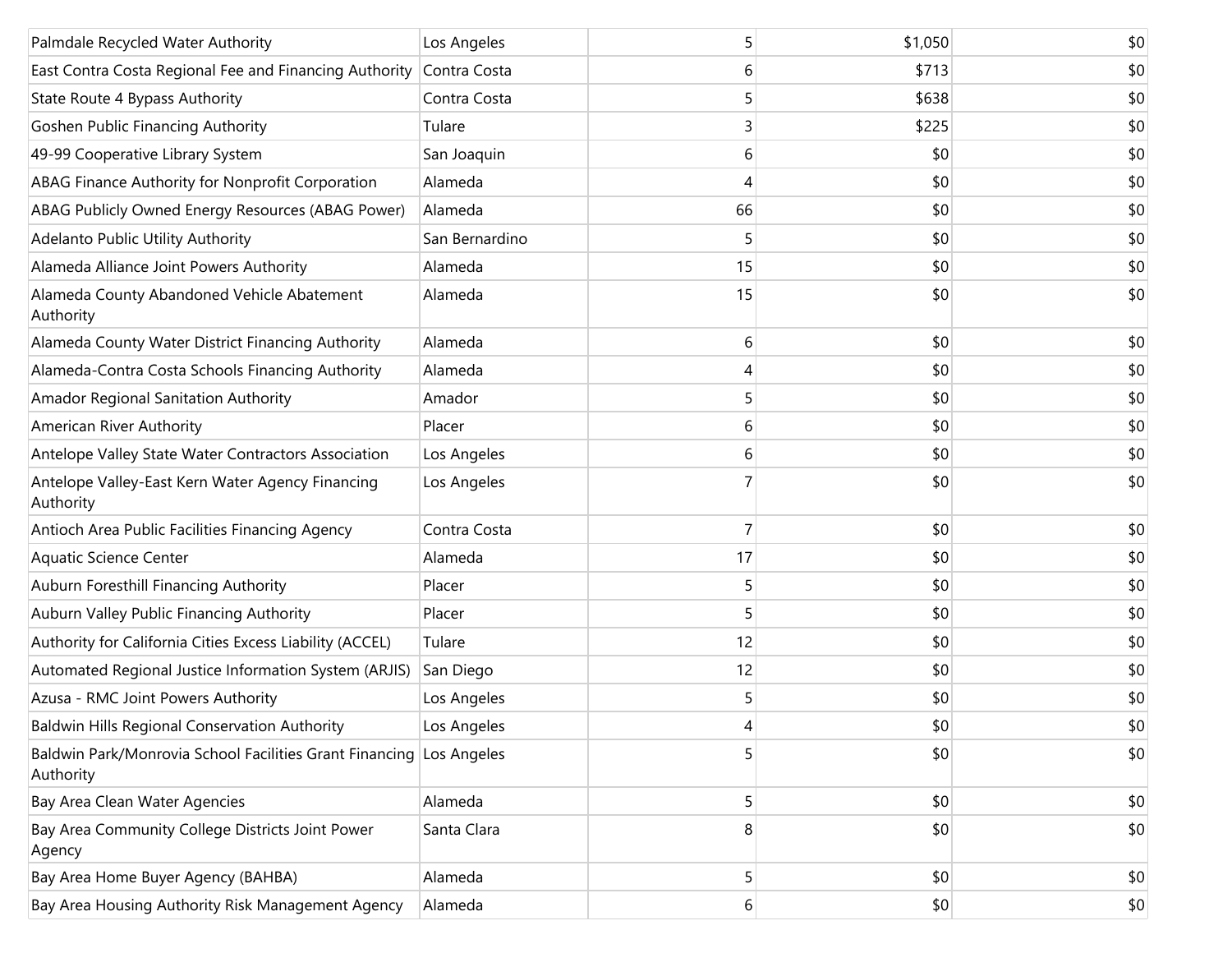| Bay Area Schools Insurance Cooperative                                                                               | Alameda        | 4  | \$0 | \$0 |
|----------------------------------------------------------------------------------------------------------------------|----------------|----|-----|-----|
| Bay Cities Joint Powers Insurance Authority                                                                          | Alameda        | 7  | \$0 | \$0 |
| Beach Erosion Authority For Clean Oceans and<br>Nourishment                                                          | Ventura        | 10 | \$0 | \$0 |
| Benefit & Liability Programs of California                                                                           | Los Angeles    | 4  | \$0 | \$0 |
| Benefits Liability Excess Fund                                                                                       | Los Angeles    | 3  | \$0 | \$0 |
| Big Independent Cities Excess Pool Joint Powers<br>Agreement                                                         | Orange         | 6  | \$0 | \$0 |
| <b>Biggs-Gridley Hospital Agency</b>                                                                                 | <b>Butte</b>   | 7  | \$0 | \$0 |
| Bizz Johnson Highway Interchange Joint Powers<br>Authority                                                           | Placer         | 4  | \$0 | \$0 |
| Bonita Canyon Public Facilities Financing Authority                                                                  | Orange         | 5  | \$0 | \$0 |
| Byron Bethany Joint Powers Authority                                                                                 | Contra Costa   | 5  | \$0 | \$0 |
| Cachuma Conservation Release Board                                                                                   | Santa Barbara  | 3  | \$0 | \$0 |
| Cal State L.A. Metrolink Station Authority                                                                           | Los Angeles    | 5  | \$0 | \$0 |
| Calaveras County School Financing Authority                                                                          | Calaveras      | 6  | \$0 | \$0 |
| Calaveras Public Power Agency                                                                                        | Calaveras      | 7  | \$0 | \$0 |
| California Affiliated Risk Management Authorities<br>(CARMA)                                                         | Sacramento     |    | \$0 | \$0 |
| California Affordable Housing Agency                                                                                 | <b>Butte</b>   | 5  | \$0 | \$0 |
| California Association of Health and Education Linked<br>Professions (CAHELP JPA)                                    | San Bernardino | 21 | \$0 | \$0 |
| California Association of Mutual Water Companies Joint Los Angeles<br>Powers Risk and Insurance Management Authority |                | 8  | \$0 | \$0 |
| California Desert Solar Joint Powers Authority                                                                       | Madera         | 3  | \$0 | \$0 |
| California Educational Computer Consortium Joint<br>Powers Authority                                                 | San Bernardino | 6  | \$0 | \$0 |
| California Enterprise Development Authority - CEDA                                                                   | Sacramento     | 8  | \$0 | \$0 |
| California Fairs Financing Authority                                                                                 | Solano         | 5  | \$0 | \$0 |
| California Housing Workers Compensation Authority                                                                    | Fresno         | 32 | \$0 | \$0 |
| California Identification System In Fresno County                                                                    | Fresno         | 11 | \$0 | \$0 |
| California Insurance Pool Authority                                                                                  | Orange         | 13 | \$0 | \$0 |
| California Maritime Infrastructure Authority                                                                         | San Mateo      | 7  | \$0 | \$0 |
| California Mental Health Services Authority                                                                          | Sacramento     | 4  | \$0 | \$0 |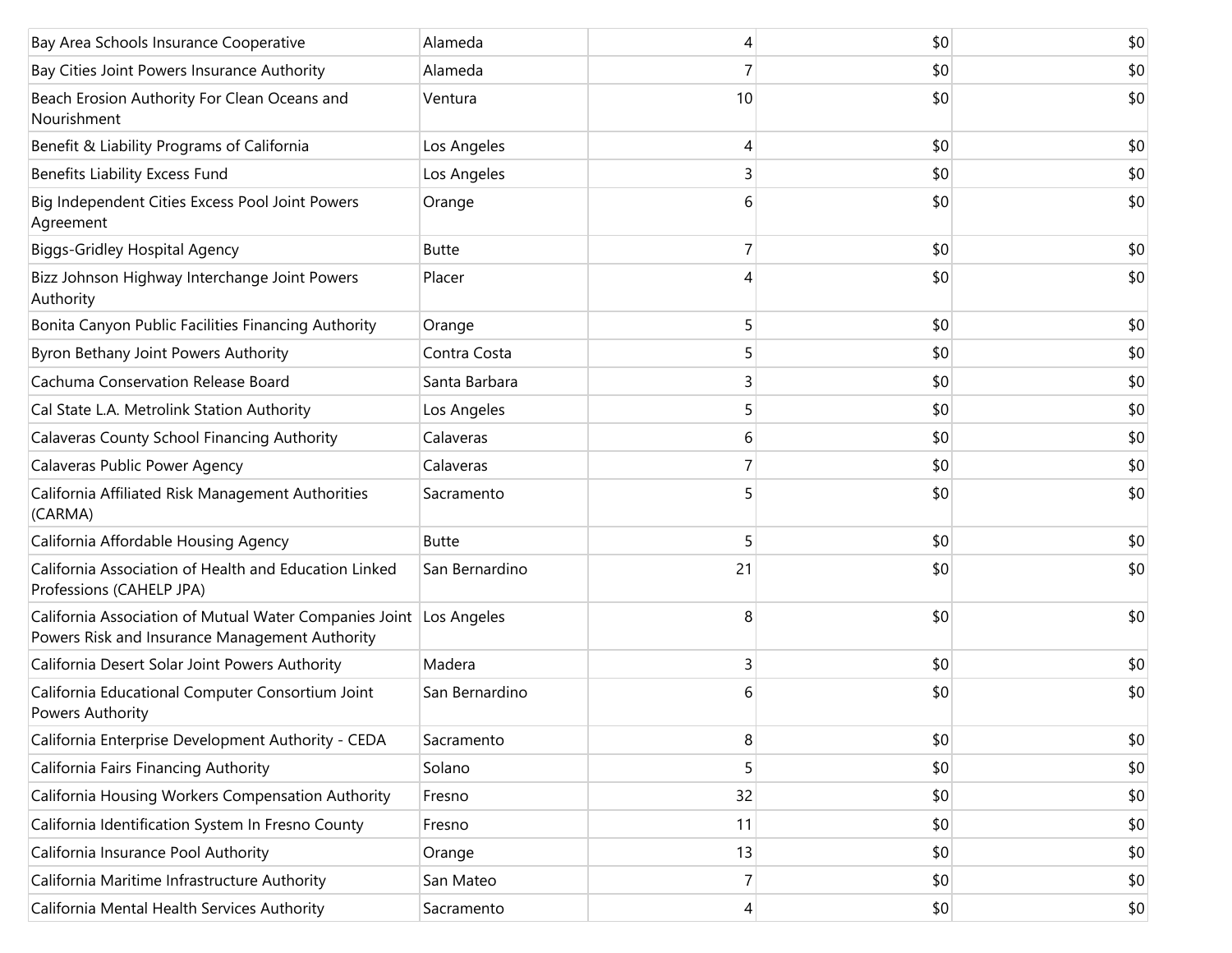| California Municipal Finance Authority                       | San Diego       | 6              | \$0 | \$0 |
|--------------------------------------------------------------|-----------------|----------------|-----|-----|
| California Qualified School Bond Joint Powers Authority      | San Diego       | 3              | \$0 | \$0 |
| California Residential Mitigation Program (CRMP)             | Sacramento      | 4              | \$0 | \$0 |
| California Risk Management Authority (CRMA II)               | Madera          | 11             | \$0 | \$0 |
| California Risk Management Authority (CRMA)                  | Madera          | 12             | \$0 | \$0 |
| California Rural Water Risk Management Authority             | Sacramento      | 3              | \$0 | \$0 |
| California Sanitation Districts Risk Management<br>Authority | Monterey        | 60             | \$0 | \$0 |
| California School Cash Reserve Program Authority             | Ventura         | 3              | \$0 | \$0 |
| California School Facilities Financing Authority             | Los Angeles     | 4              | \$0 | \$0 |
| California Schools Employee Benefit Association              | San Bernardino  | 10             | \$0 | \$0 |
| California Schools Employee Benefits Organization            | Ventura         | 10             | \$0 | \$0 |
| California Schools Risk Management                           | San Bernardino  | 10             | \$0 | \$0 |
| California State University Risk Management Authority        | Los Angeles     | 40             | \$0 | \$0 |
| California Statewide Communities Development<br>Authority    | Contra Costa    | 9              | \$0 | \$0 |
| California Statewide Delinquent Tax Financing Authority      | Los Angeles     | 6              | \$0 | \$0 |
| California Transit Systems Joint Powers Authority            | Sacramento      | 31             | \$0 | \$0 |
| Calleguas-Las Virgenes Public Financing Authority            | Ventura         | 10             | \$0 | \$0 |
| CalSAWS Consortium                                           | San Bernardino  | 11             | \$0 | \$0 |
| CalTRUST                                                     | Sacramento      | 11             | \$0 | \$0 |
| Camrosa Water District Financing Authority                   | Ventura         | 5              | \$0 | \$0 |
| Capital South East Connector Authority                       | Sacramento      | 5              | \$0 | \$0 |
| Capitol Corridor Joint Powers Authority                      | Alameda         | 16             | \$0 | \$0 |
| <b>Carson Reclamation Authority</b>                          | Los Angeles     | 7              | \$0 | \$0 |
| <b>CCWD Public Financing Authority</b>                       | Calaveras       | 5              | \$0 | \$0 |
| Center for Advanced Research and Technology                  | Fresno          | 6              | \$0 | \$0 |
| Central California Schools Financing Authority               | San Luis Obispo | 6              | \$0 | \$0 |
| Central California Vector Control Joint Powers Agency        | Madera          | 5              | \$0 | \$0 |
| <b>Central Net Operations Authority</b>                      | Orange          | 3              | \$0 | \$0 |
| Central San Joaquin Valley Risk Management Authority         | Tulare          | 57             | \$0 | \$0 |
| Central Sierra Economic Development District                 | Tuolumne        | $\overline{7}$ | \$0 | \$0 |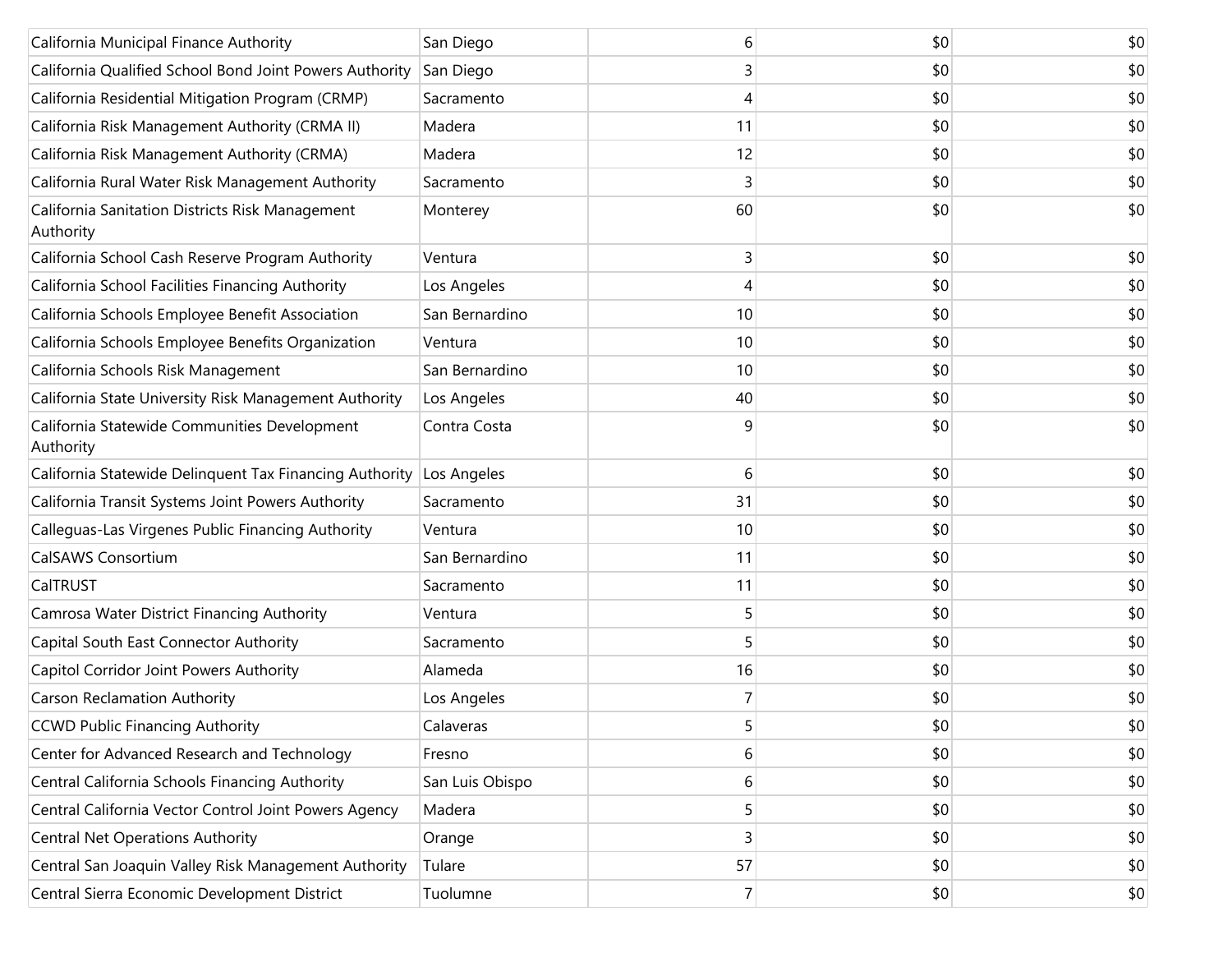| Central Sierra Planning Council                                                             | Tuolumne       |    | \$0 | \$0 |
|---------------------------------------------------------------------------------------------|----------------|----|-----|-----|
| Central Tulare County School Districts Self-Insurance<br>Authority                          | Tulare         | 6  | \$0 | \$0 |
| Central Valley Financing Authority                                                          | Sacramento     | 8  | \$0 | \$0 |
| Central Valley Project Authority                                                            | Sacramento     | 9  | \$0 | \$0 |
| Central Valley Public Transportation Authority                                              | Fresno         | 5  | \$0 | \$0 |
| Central Valley Schools Joint Powers Authority                                               | Los Angeles    | 8  | \$0 | \$0 |
| Chabot Space & Science Center                                                               | Alameda        | 3  | \$0 | \$0 |
| Chico Urban Area Joint Powers Financing Authority                                           | <b>Butte</b>   | 4  | \$0 | \$0 |
| Chino Basin Regional Financing Authority                                                    | San Bernardino | 5  | \$0 | \$0 |
| Chula Vista Bayfront Facilities Financing Authority                                         | San Diego      | 3  | \$0 | \$0 |
| City-County Capital Improvements and Financing<br>Agency                                    | Stanislaus     | 6  | \$0 | \$0 |
| Coachella/Indio Waste Transfer Station Authority                                            | Riverside      | 4  | \$0 | \$0 |
| <b>Coastal District Financing Authority</b>                                                 | Orange         | 5  | \$0 | \$0 |
| Colorado River Joint Powers Authority                                                       | Los Angeles    | 6  | \$0 | \$0 |
| Colton/San Bernardino Regional Tertiary Treatment and<br><b>Water Reclamation Authority</b> | San Bernardino | 5  | \$0 | \$0 |
| Commerce Refuse to Energy Authority                                                         | Los Angeles    | 13 | \$0 | \$0 |
| Community College Insurance Group                                                           | Los Angeles    | 3  | \$0 | \$0 |
| Conejo Valley Open Space Conservation Agency                                                | Ventura        | 5  | \$0 | \$0 |
| Consumnes American Bear Yuba Joint Powers Authority                                         | Nevada         | 4  | \$0 | \$0 |
| Contra Costa and Solano Counties School District Self<br>Insurance Authority                | Contra Costa   | 11 | \$0 | \$0 |
| Contra Costa Water Authority                                                                | Contra Costa   | 5  | \$0 | \$0 |
| Convention Center Expansion Financing Authority                                             | San Diego      | 5  | \$0 | \$0 |
| Corona-Norco Unified School District Public Financing<br>Authority                          | Riverside      | 5  | \$0 | \$0 |
| Council of San Benito County Governments                                                    | San Benito     | 5  | \$0 | \$0 |
| County of Riverside Palm Desert Financing Authority                                         | Riverside      | 4  | \$0 | \$0 |
| Creekside Wastewater Authority                                                              | Sonoma         | 5  | \$0 | \$0 |
| Criminal Justice Council of Santa Cruz County                                               | Santa Cruz     | 26 | \$0 | \$0 |
| <b>CSUCI Financing Authority</b>                                                            | Los Angeles    | 7  | \$0 | \$0 |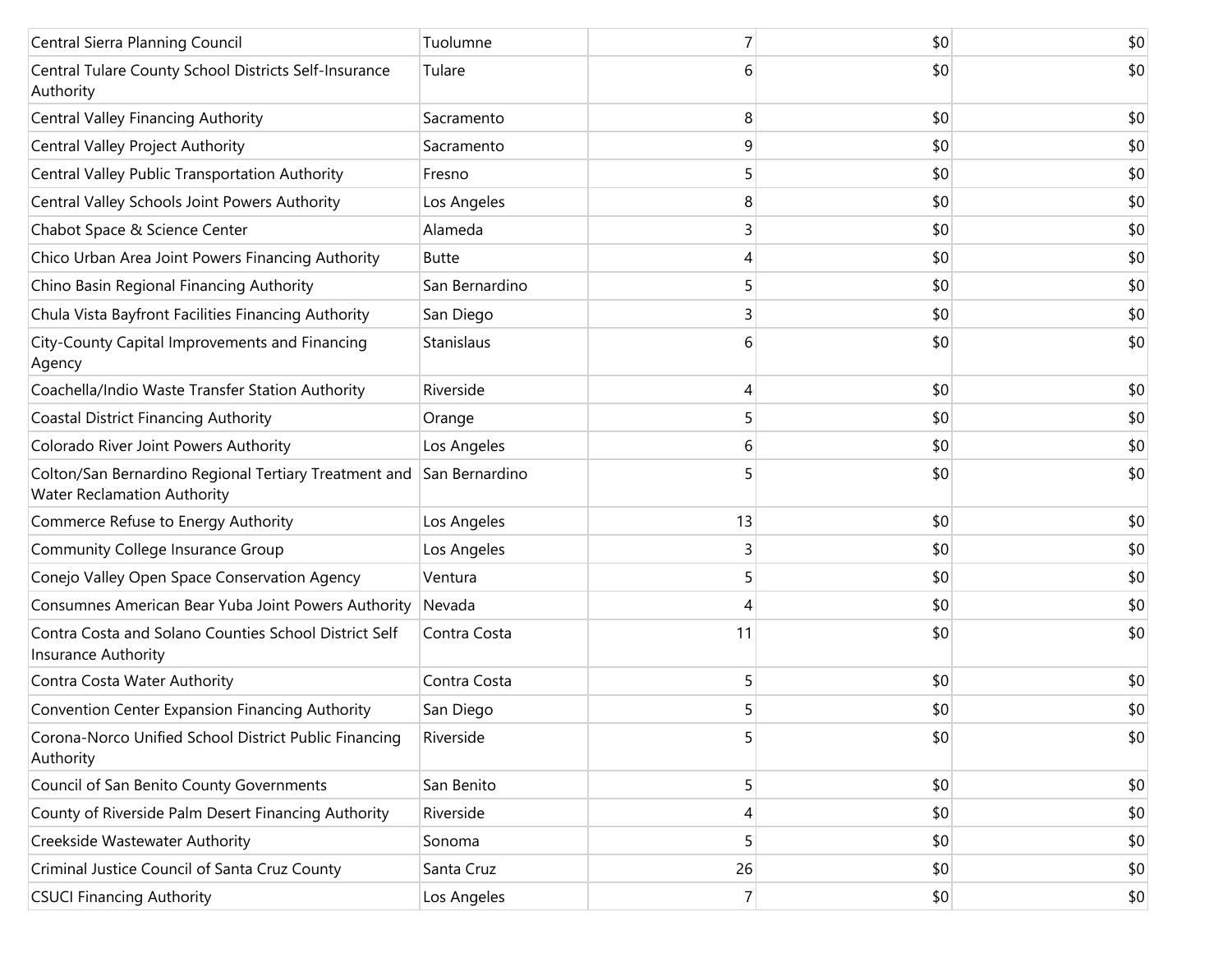| Cucamonga Valley Water District Financing Authority                                                | San Bernardino | 5  | \$0 | \$0 |
|----------------------------------------------------------------------------------------------------|----------------|----|-----|-----|
| Deer Creek and Tule River Authority                                                                | Tulare         | 7  | \$0 | \$0 |
| Del Norte County Abandoned Vehicle Abatement<br>Service Authority                                  | Del Norte      |    | \$0 | \$0 |
| Delta Counties Home Mortgage Finance Authority                                                     | Sacramento     | 5  | \$0 | \$0 |
| Delta-Mendota Canal Contractors Authority Joint<br>Powers Agency                                   | Stanislaus     | 9  | \$0 | \$0 |
| Desert and Mountain Conservation Authority                                                         | Los Angeles    | 5  | \$0 | \$0 |
| Discovery Bay Public Financing Authority                                                           | Contra Costa   | 5  | \$0 | \$0 |
| Dixon Regional Watershed Joint Powers Authority                                                    | Solano         | 9  | \$0 | \$0 |
| Dixon Watershed Real Property Acquisition Joint Powers Solano<br>Authority                         |                | 6  | \$0 | \$0 |
| Dos Palos Area Wastewater Treatment and Disposal<br>System                                         | Merced         | 5  | \$0 | \$0 |
| Dos Palos Water Quality Improvement Joint Powers<br>Agency                                         | Merced         | 5  | \$0 | \$0 |
| Downey School Facilities Financing Authority                                                       | Los Angeles    | 6  | \$0 | \$0 |
| Dublin San Ramon Services District/East Bay Municipal<br>Utility District Recycled Water Authority | Alameda        | 4  | \$0 | \$0 |
| East Bay Regional Communications System Authority                                                  | Alameda        | 23 | \$0 | \$0 |
| East Bay Schools Insurance Group                                                                   | Alameda        | 16 | \$0 | \$0 |
| East Contra Costa County Habitat Conservancy                                                       | Contra Costa   | 5  | \$0 | \$0 |
| East Valley Water District Financing Authority                                                     | San Bernardino | 5  | \$0 | \$0 |
| East Whittier City Schools Facilities Financing Authority                                          | Los Angeles    | 5  | \$0 | \$0 |
| Eastern Municipal Water District Financing Authority                                               | Riverside      | 5  | \$0 | \$0 |
| Easton Community Water System Authority                                                            | Fresno         | 5  | \$0 | \$0 |
| Eastside Power Authority                                                                           | Kern           | ς  | \$0 | \$0 |
| Eel-Russian River Commission                                                                       | Mendocino      | 7  | \$0 | \$0 |
| El Dorado County Risk Management Authority                                                         | El Dorado      | 5  | \$0 | \$0 |
| El Dorado County-City of Folsom Joint Powers Agency                                                | El Dorado      | 4  | \$0 | \$0 |
| El Dorado County-City of Placerville-City of South Lake<br>Tahoe                                   | El Dorado      | 5  | \$0 | \$0 |
| El Dorado Public Agency Financing Authority                                                        | El Dorado      | 5  | \$0 | \$0 |
| El Dorado Schools Financing Authority                                                              | El Dorado      | 3  | \$0 | \$0 |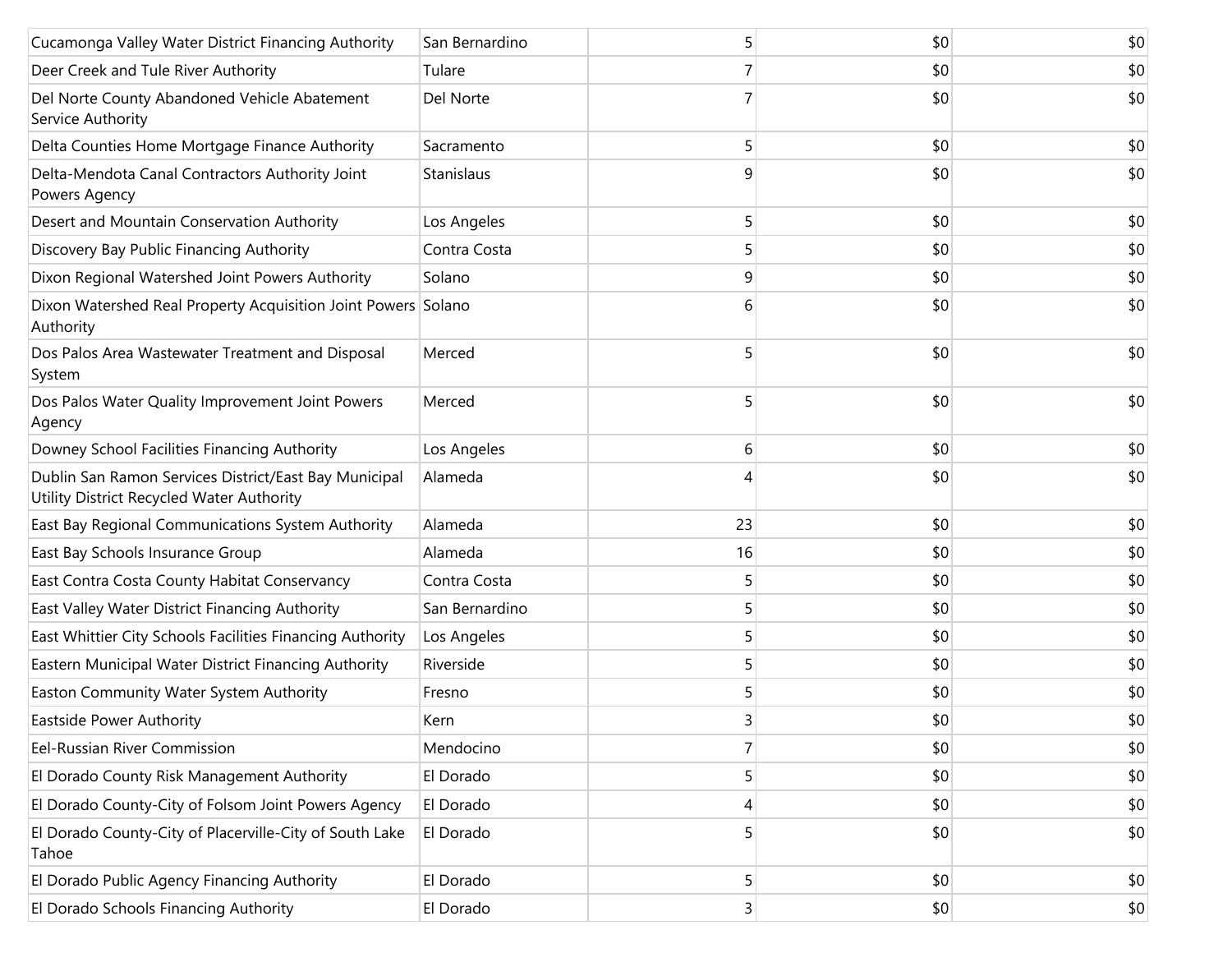| El Dorado Water and Power Authority                                             | El Dorado      | 11 | \$0 | \$0 |
|---------------------------------------------------------------------------------|----------------|----|-----|-----|
| Elsinore Valley Municipal Water District Financing<br>Authority                 | Riverside      | 5  | \$0 | \$0 |
| Employment Risk Management Authority (ERMA)                                     | Sacramento     | 12 | \$0 | \$0 |
| <b>Encinitas Ranch Golf Authority</b>                                           | San Diego      | 5  | \$0 | \$0 |
| <b>ERICA Communications Authority</b>                                           | Riverside      | 5  | \$0 | \$0 |
| Exclusive Risk Management Authority of California                               | Los Angeles    | 4  | \$0 | \$0 |
| Fairfield-Suisun Unified School District Public Financing<br>Authority          | Solano         |    | \$0 | \$0 |
| Fenner Valley Water Authority                                                   | Orange         | 3  | \$0 | \$0 |
| Financing Authority for Resource Efficiency of California<br>(FARECAL)          | Sacramento     | 6  | \$0 | \$0 |
| Fire Agencies Insurance Risk Authority                                          | Marin          | 13 | \$0 | \$0 |
| Fire Agencies Self Insurance System (FASIS)                                     | Sacramento     | 11 | \$0 | \$0 |
| Fire District Association of California Employment<br><b>Benefits Authority</b> | Sacramento     | 5  | \$0 | \$0 |
| Firenet Lassen                                                                  | Lassen         | 5  | \$0 | \$0 |
| Five Cities Economic Development Authority                                      | Fresno         | 7  | \$0 | \$0 |
| Fontana Unified School District Public Financing<br>Authority                   | San Bernardino | 5  | \$0 | \$0 |
| Foothill Air Support Team Authority                                             | Los Angeles    | 11 | \$0 | \$0 |
| Freeport Regional Water Authority                                               | Sacramento     | 7  | \$0 | \$0 |
| Fresno Area Self-Insurance Benefits Organization                                | Fresno         | 10 | \$0 | \$0 |
| Fresno County Regional Transportation Mitigation Fee<br>Joint Powers Agency     | Fresno         | 16 | \$0 | \$0 |
| Fresno County Rural Transit Agency                                              | Fresno         | 14 | \$0 | \$0 |
| Fresno County Self Insurance Group                                              | Fresno         | 11 | \$0 | \$0 |
| Friant North Authority                                                          | Fresno         | 6  | \$0 | \$0 |
| Fullerton Arboretum Authority                                                   | Orange         |    | \$0 | \$0 |
| Fullerton School District Financing Authority                                   | Orange         | 4  | \$0 | \$0 |
| Galt Schools Joint Powers Authority                                             | Sacramento     | 5  | \$0 | \$0 |
| Gilroy School Facilities Financing Authority                                    | Santa Clara    | 7  | \$0 | \$0 |
| Golden Empire Schools Financing Authority                                       | Kern           | 5  | \$0 | \$0 |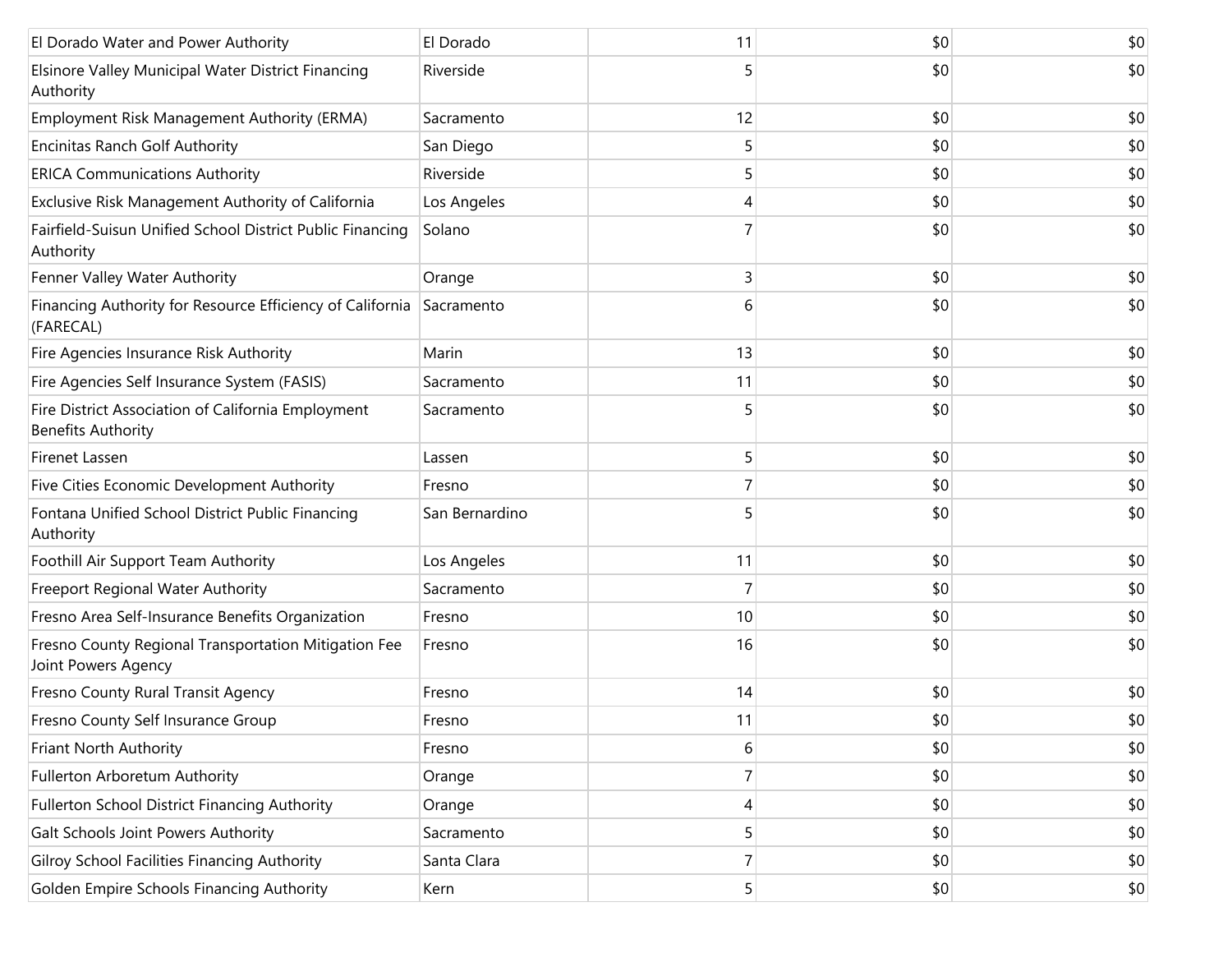| Golden State Finance Authority                                                      | Sacramento     | 35 | \$0 | \$0 |
|-------------------------------------------------------------------------------------|----------------|----|-----|-----|
| Goleta Financing Authority                                                          | Santa Barbara  | 5  | \$0 | \$0 |
| Greater Kaweah Groundwater Sustainability Agency                                    | Tulare         | 9  | \$0 | \$0 |
| Hacienda La Puente Unified School District Facilities<br><b>Financing Authority</b> | Los Angeles    | 5  | \$0 | \$0 |
| Healdsburg School Facilities Financing Authority                                    | Sonoma         | 5  | \$0 | \$0 |
| Hemet Unified School District Financing Authority                                   | Riverside      |    | \$0 | \$0 |
| Henry J Mello Center for the Performing Arts<br><b>Administrative Agency</b>        | Santa Cruz     | 3  | \$0 | \$0 |
| High Desert Corridor Joint Powers Authority                                         | San Bernardino | 8  | \$0 | \$0 |
| High Desert Schools Joint Powers Authority                                          | San Bernardino | 3  | \$0 | \$0 |
| Honey Lake Valley Recreation Authority                                              | Lassen         | 5  | \$0 | \$0 |
| Housing Authority Risk Retention Pool                                               | Alameda        | 9  | \$0 | \$0 |
| Human Rights / Fair Housing Commission of the City<br>and County of Sacramento      | Sacramento     |    | \$0 | \$0 |
| Human Services Consortium of the East San Gabriel<br>Valley                         | Los Angeles    | 3  | \$0 | \$0 |
| Humboldt Del Norte Hazardous Materials Response<br>Authority                        | Humboldt       | 10 | \$0 | \$0 |
| Imperial County School Districts Liability/Property Self-<br>Insurance Authority    | Imperial       | 3  | \$0 | \$0 |
| Imperial Valley Emergency Communications Authority                                  | Imperial       | 11 | \$0 | \$0 |
| Imperial Valley Resource Management Agency (IVRMA)                                  | Imperial       | 9  | \$0 | \$0 |
| Imperial Valley Schools Joint Powers Authority (IVSJPA)                             | San Diego      | 8  | \$0 | \$0 |
| Imperial Valley Telecommunication Authority                                         | Imperial       | 3  | \$0 | \$0 |
| Independent Cities Finance Authority                                                | Los Angeles    |    | \$0 | \$0 |
| Independent Cities Risk Management Authority                                        | Los Angeles    | 48 | \$0 | \$0 |
| Indian Valley Ambulance Service Authority                                           | Plumas         | 5  | \$0 | \$0 |
| Inglewood USD School Facilities Financing Authority                                 | Los Angeles    | 5  | \$0 | \$0 |
| Inland Empire Regional Composting Authority                                         | San Bernardino | 6  | \$0 | \$0 |
| Interagency Communication Interoperability System<br>Joint Powers Agency (ICIS JPA) | Los Angeles    | 8  | \$0 | \$0 |
| Interoperability Network of the South Bay                                           | Los Angeles    | 14 | \$0 | \$0 |
| Interstate 5 Consortium of Cities                                                   | Los Angeles    | 5  | \$0 | \$0 |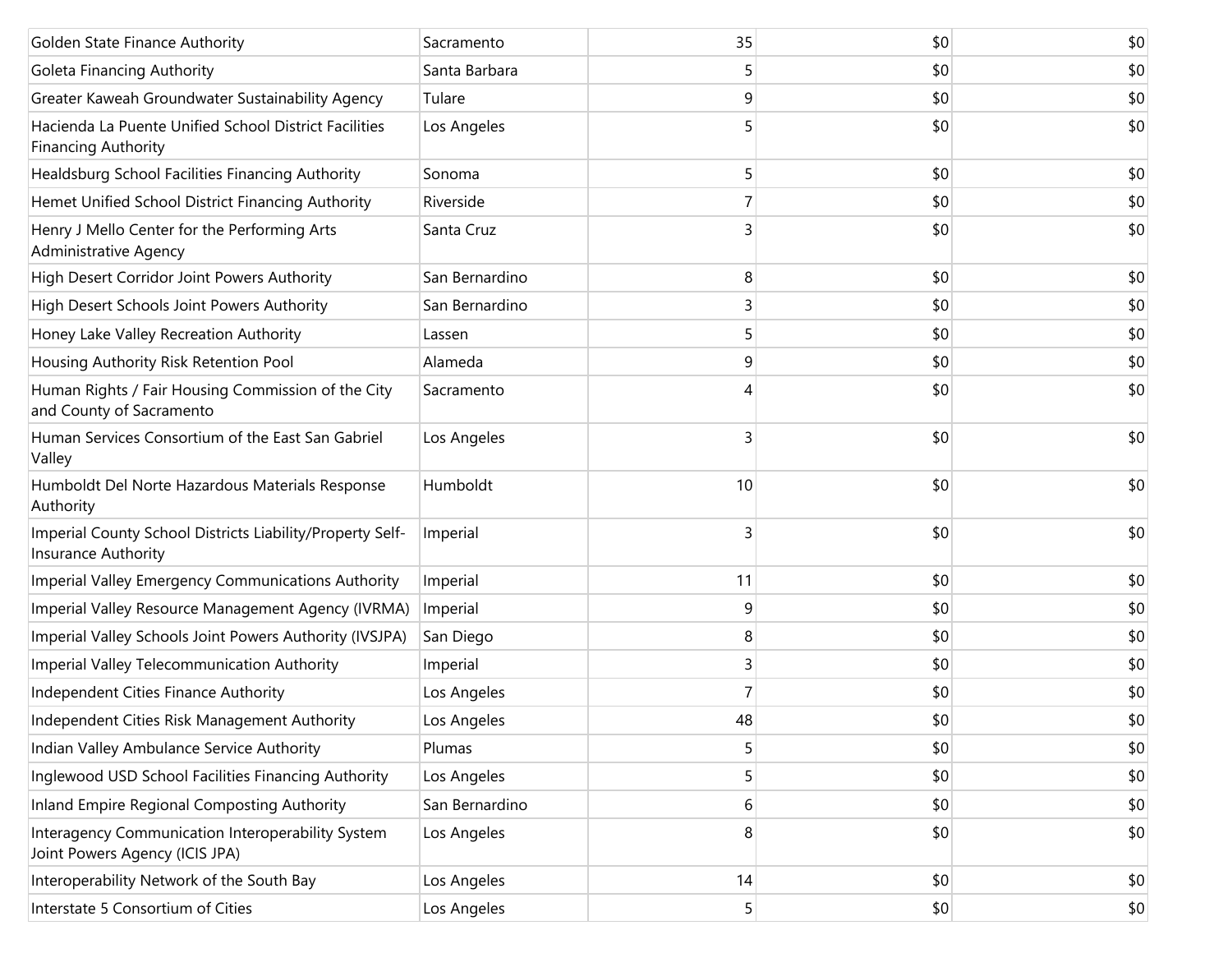| Inyo-Kern Schools Financing Authority                              | Kern         | 6  | \$0 | \$0 |
|--------------------------------------------------------------------|--------------|----|-----|-----|
| Irvine Child Care Project                                          | Orange       | 5  | \$0 | \$0 |
| Irvine Unified School District Financing Authority                 | Orange       | 5  | \$0 | \$0 |
| Jacqueline Cochran Regional Airport Authority                      | Riverside    |    | \$0 | \$0 |
| Jefferson Elementary School Facilities Financing<br>Authority      | San Mateo    |    | \$0 | \$0 |
| Jurupa Public Financing Authority                                  | Riverside    | 6  | \$0 | \$0 |
| Kanawha-Glide Public Financing Authority                           | Glenn        | 5  | \$0 | \$0 |
| Kaweah River Power Authority                                       | Tulare       | 5  | \$0 | \$0 |
| Kern Fan Authority                                                 | Kern         | 4  | \$0 | \$0 |
| Kern Groundwater Authority                                         | Kern         | 18 | \$0 | \$0 |
| Kern River Watershed Coalition Authority                           | Kern         | 25 | \$0 | \$0 |
| Kings River Watershed Coalition Authority                          | Fresno       | 9  | \$0 | \$0 |
| King-Tulare Area Agency on Aging                                   | Tulare       | 5  | \$0 | \$0 |
| L.A. Care Health Plan Joint Powers Authority                       | Los Angeles  | 13 | \$0 | \$0 |
| LA IMPACT                                                          | Los Angeles  | 44 | \$0 | \$0 |
| Lake County/City Area Planning Council                             | Lake         | 8  | \$0 | \$0 |
| Lake Elsinore and San Jacinto Watersheds Authority                 | Riverside    | 9  | \$0 | \$0 |
| Lake Transit Authority                                             | Lake         | 8  | \$0 | \$0 |
| Lammersville Schools Finance Authority                             | San Joaquin  | 5  | \$0 | \$0 |
| Lamont Public Utility District Financing Authority                 | Kern         | 5  | \$0 | \$0 |
| Lamorinda Fee and Financing Authority                              | Contra Costa | 3  | \$0 | \$0 |
| Larkspur Marina Financing Authority                                | Marin        | 5  | \$0 | \$0 |
| Library Joint Powers Authority of Santa Clara County               | Santa Clara  | 11 | \$0 | \$0 |
| <b>Library Services Authority</b>                                  | Santa Cruz   | 4  | \$0 | \$0 |
| Livermore-Amador Valley Water Management Agency                    | Alameda      | 6  | \$0 | \$0 |
| Livermore-Pleasanton Fire Department Joint Powers<br>Authority     | Alameda      | 4  | \$0 | \$0 |
| Local Agency Workers Compensation Excess Joint<br>Powers Authority | Riverside    | 4  | \$0 | \$0 |
| Local Classrooms Funding Authority                                 | Los Angeles  | 5  | \$0 | \$0 |
| Long Valley Groundwater Management District                        | Lassen       | 5  | \$0 | \$0 |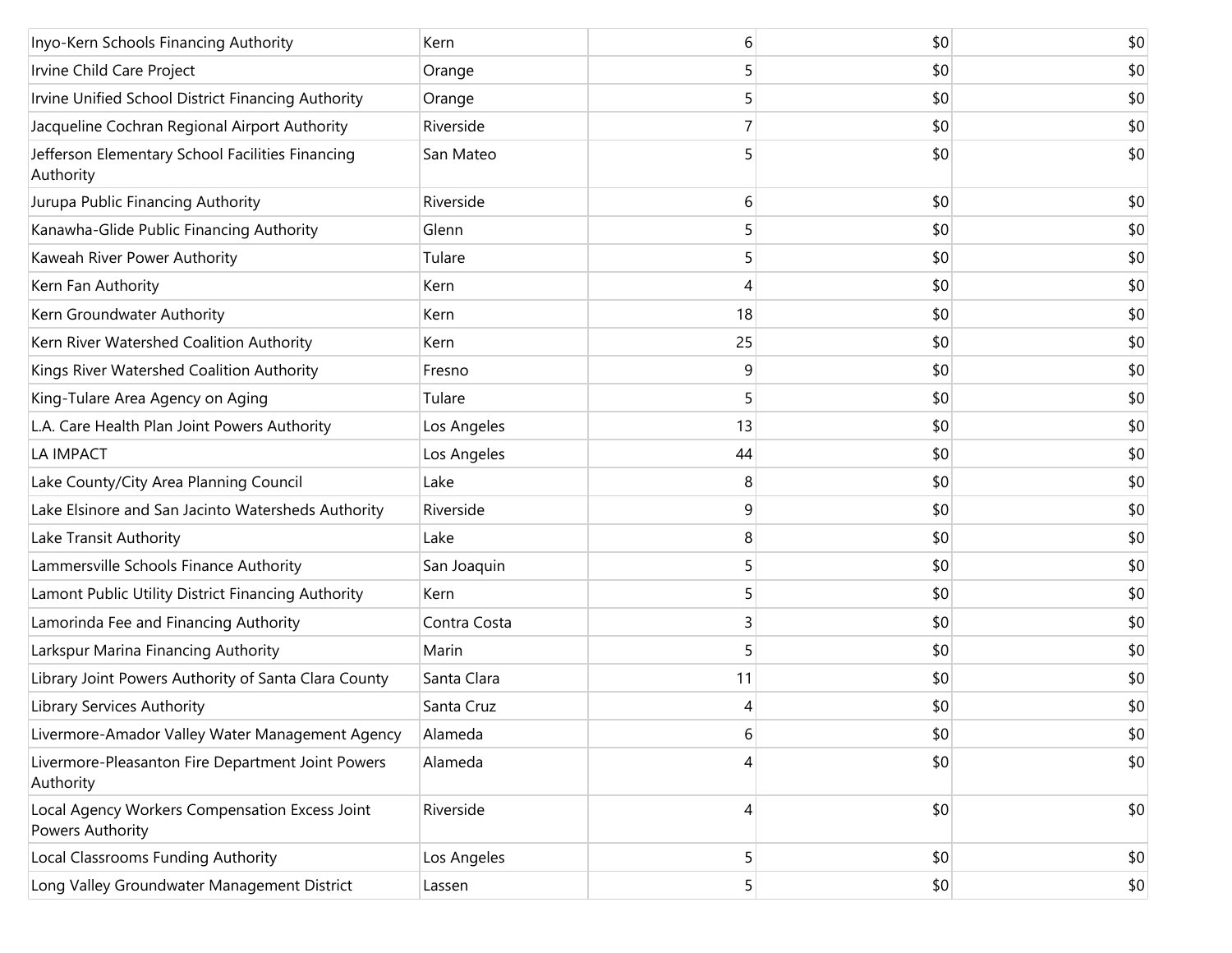| Los Angeles Gateway Region Integrated Regional Water Los Angeles<br>Management Authority |             | 29 | \$0 | \$0 |
|------------------------------------------------------------------------------------------|-------------|----|-----|-----|
| Los Angeles Grand Avenue Authority                                                       | Los Angeles | 4  | \$0 | \$0 |
| Los Angeles Memorial Coliseum Commission                                                 | Los Angeles | 6  | \$0 | \$0 |
| Los Angeles Regional Crime Laboratory Facility<br>Authority                              | Los Angeles | 5  | \$0 | \$0 |
| Los Angeles Regional Interoperable Communications<br><b>System Authority</b>             | Los Angeles | 10 | \$0 | \$0 |
| Los Angeles Unified School District Risk Management<br>Authority                         | Los Angeles | 3  | \$0 | \$0 |
| Los Cerritos Wetlands Authority                                                          | Los Angeles | 8  | \$0 | \$0 |
| Lossan Rail Corridor Agency                                                              | Los Angeles | 15 | \$0 | \$0 |
| Madera Irrigation Financing Authority                                                    | Madera      | 5  | \$0 | \$0 |
| March Inland Port Airport Authority                                                      | Riverside   | 8  | \$0 | \$0 |
| March Joint Powers Utilities Authority                                                   | Riverside   | 6  | \$0 | \$0 |
| Marin County Hazardous and Solid Waste Joint Powers<br>Authority                         | Marin       | 12 | \$0 | \$0 |
| Marin Emergency Radio Authority                                                          | Marin       | 25 | \$0 | \$0 |
| Marin General Services Authority                                                         | Marin       | 9  | \$0 | \$0 |
| Marin Municipal Water District Financing Authority                                       | Marin       | 5  | \$0 | \$0 |
| Marin Public Financing Authority                                                         | Marin       | 4  | \$0 | \$0 |
| Marin Schools Insurance Authority                                                        | Marin       | 21 | \$0 | \$0 |
| Marin Telecommunications Agency                                                          | Marin       | 10 | \$0 | \$0 |
| Marinet Consortium Joint Powers Authority                                                | Marin       | 9  | \$0 | \$0 |
| <b>McFarland Tri-Agency Partners</b>                                                     | Kern        | 5  | \$0 | \$0 |
| Mendocino Council of Governments                                                         | Mendocino   | 7  | \$0 | \$0 |
| Mendocino County Inland Water and Power<br>Commission                                    | Mendocino   | 5  | \$0 | \$0 |
| Menifee Union School District Public Financing<br>Authority                              | Riverside   | 5  | \$0 | \$0 |
| Merced Community College District School Facilities<br><b>Financing Authority</b>        | Merced      | 7  | \$0 | \$0 |
| Merced County Regional Waste Management Authority                                        | Merced      | 11 | \$0 | \$0 |
| Merced County Schools Insurance Group I                                                  | Merced      | 20 | \$0 | \$0 |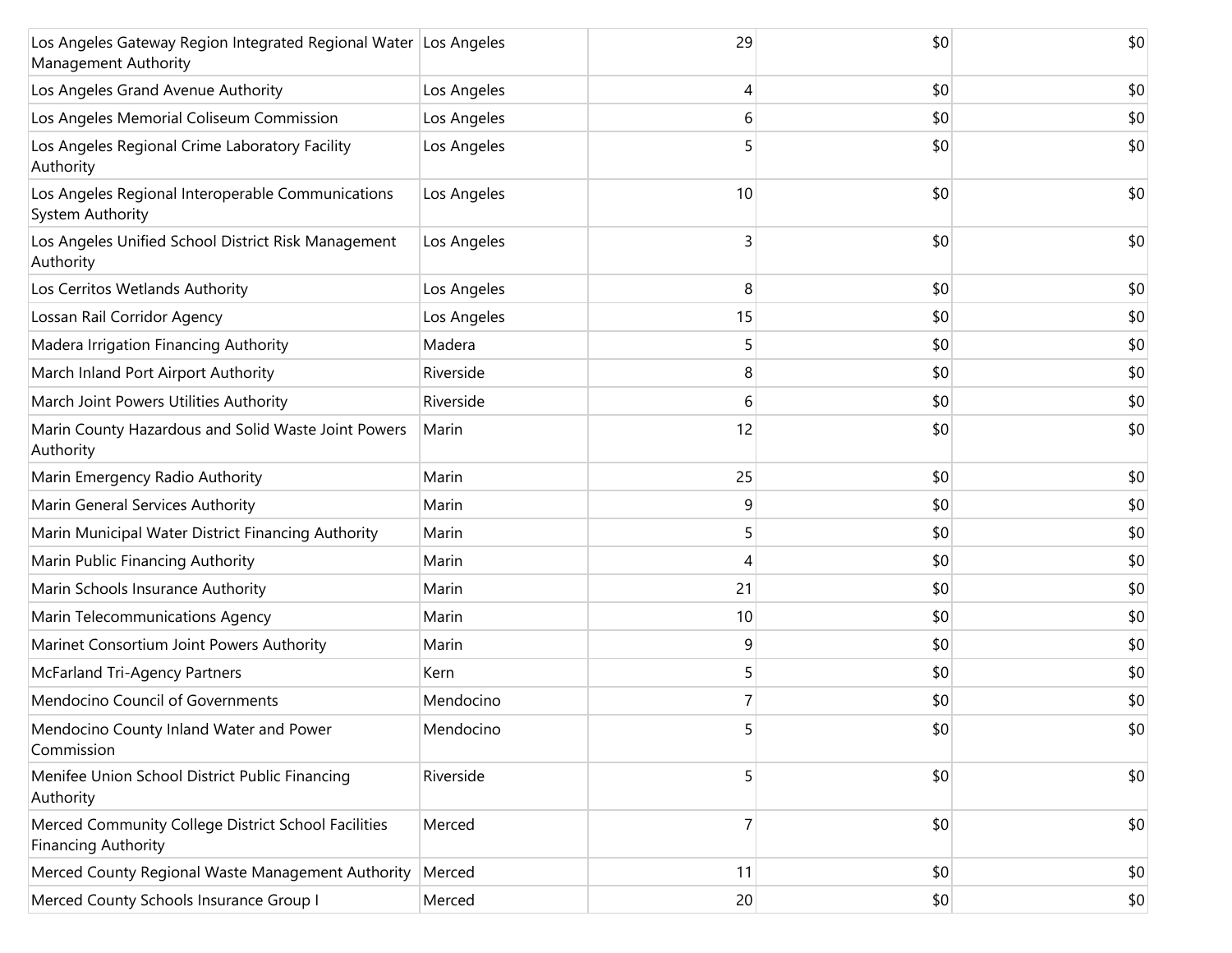| Merced Irrigation District Financing Authority                        | Merced         | 5  | \$0 | \$0 |
|-----------------------------------------------------------------------|----------------|----|-----|-----|
| Merced Subbasin Groundwater Sustainability Agency                     | Merced         | 5  | \$0 | \$0 |
| Merge Risk Management Joint Powers Authority                          | Los Angeles    | 5  | \$0 | \$0 |
| Metro Cities Fire Authority                                           | Orange         | 14 | \$0 | \$0 |
| Metro Wastewater JPA                                                  | San Diego      | 15 | \$0 | \$0 |
| Metropolitan Bakersfield Habitat Conservation Plan<br>Implementation  | Kern           | 3  | \$0 | \$0 |
| Middle Fork Project Finance Authority                                 | Placer         | 4  | \$0 | \$0 |
| Mid-Kaweah Groundwater Subbasin Joint Powers<br>Authority             | Tulare         | 6  | \$0 | \$0 |
| Midpeninsula Regional Open Space District Financing<br>Authority      | Santa Clara    | 8  | \$0 | \$0 |
| Modesto Ceres Fire Protection Agency                                  | Stanislaus     | 5  | \$0 | \$0 |
| Modesto City Schools Joint Powers Authority                           | Stanislaus     | 3  | \$0 | \$0 |
| Modesto Irrigation District Financing Authority                       | Stanislaus     | 5  | \$0 | \$0 |
| Modoc Transportation Agency - Specialized Service                     | Modoc          | 6  | \$0 | \$0 |
| Monterey Bay Area Self-Insurance Authority                            | Monterey       | 10 | \$0 | \$0 |
| Monterey County Educational Delinquent Tax Finance<br>Authority       | Monterey       | 3  | \$0 | \$0 |
| Monterey County Liability and Property Self-Insurance<br>Authority    | Monterey       | 30 | \$0 | \$0 |
| Monterey County Local Agencies Insurance Authority                    | Monterey       | 4  | \$0 | \$0 |
| Monterey Peninsula Regional Water Authority                           | Monterey       | 6  | \$0 | \$0 |
| Monterey Regional Wastewater Finance Authority                        | Monterey       | 10 | \$0 | \$0 |
| Mountain House Public Financing Authority                             | San Joaquin    | 5  | \$0 | \$0 |
| Mountains Conservation and Education Authority                        | Los Angeles    | 5  | \$0 | \$0 |
| M-S-R Energy Authority                                                | Stanislaus     | 3  | \$0 | \$0 |
| M-S-R Public Power Agency                                             | Stanislaus     | 3  | \$0 | \$0 |
| Municipal Insurance Cooperative                                       | San Bernardino | 8  | \$0 | \$0 |
| <b>Municipal Services Authority</b>                                   | Monterey       | 3  | \$0 | \$0 |
| Murrieta Valley Unified School District Public Financing<br>Authority | Riverside      | 5  | \$0 | \$0 |
| Net Six Joint Powers Authority                                        | San Mateo      | 5  | \$0 | \$0 |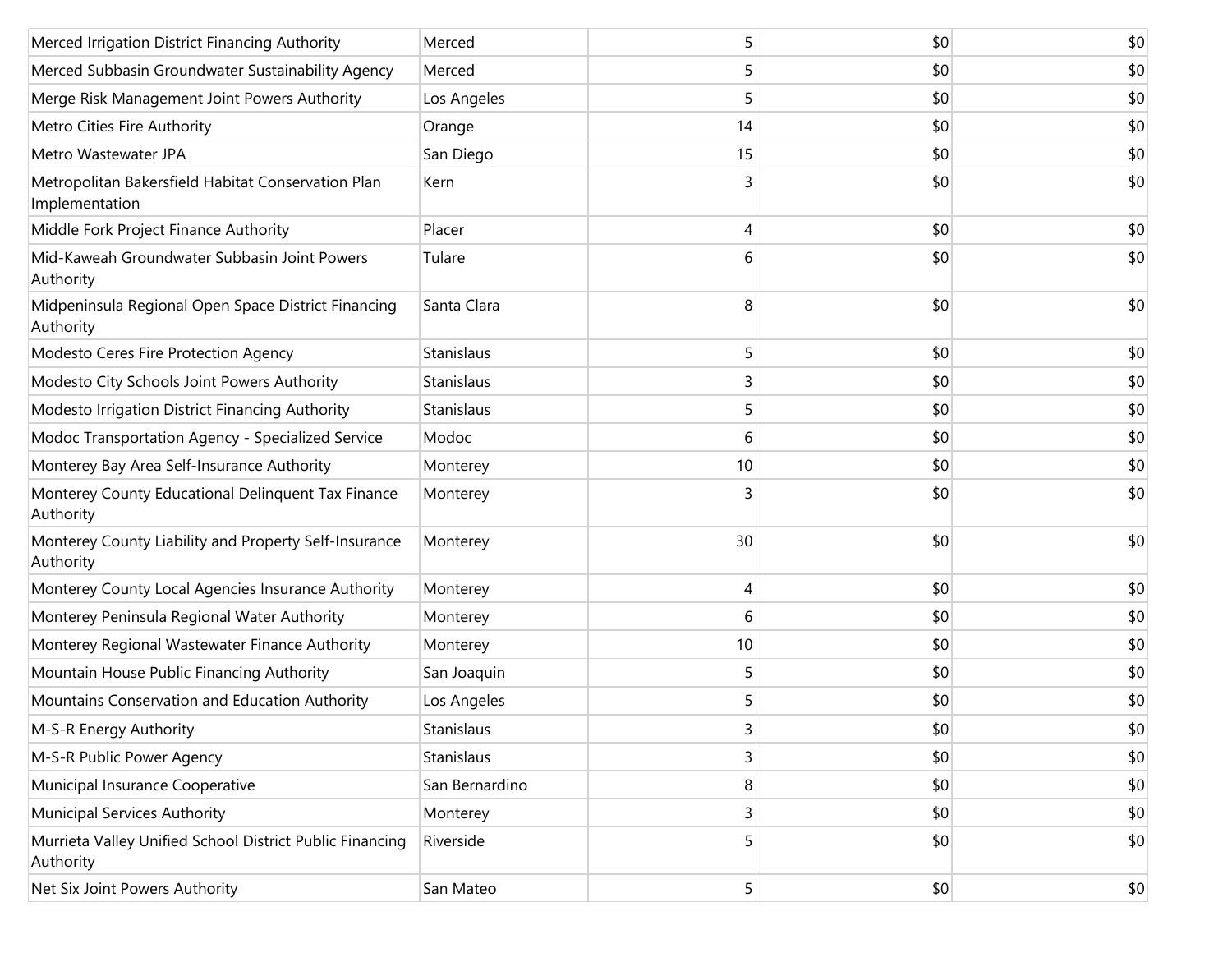| Nevada County Fire Agency                                                  | Nevada       | 10 | \$0 | \$0 |
|----------------------------------------------------------------------------|--------------|----|-----|-----|
| Nor-Cal Schools Joint Powers Association                                   | Sacramento   | 17 | \$0 | \$0 |
| North Bay Cooperative Library District                                     | Sonoma       | 15 | \$0 | \$0 |
| North Coast Schools Insurance Group                                        | Humboldt     | 9  | \$0 | \$0 |
| North Coast Schools Medical Insurance Group                                | Humboldt     | 17 | \$0 | \$0 |
| North County Corridor Transportation Expressway<br>Authority               | Stanislaus   | 5  | \$0 | \$0 |
| North County Library Authority                                             | Santa Clara  | 6  | \$0 | \$0 |
| North Kern/Cawelo Financing Authority                                      | Kern         | 5  | \$0 | \$0 |
| North Kings Groundwater Sustainability Agency                              | Fresno       | 7  | \$0 | \$0 |
| North Net Training Authority                                               | Orange       | 6  | \$0 | \$0 |
| North Orange County Cities Joint Powers Authority                          | Orange       | 4  | \$0 | \$0 |
| North San Diego County Health Facilities Financing<br>Authority            | San Diego    | 6  | \$0 | \$0 |
| North Valley Schools Insurance Group                                       | <b>Butte</b> | 17 | \$0 | \$0 |
| Northeastern Joint Powers Authority                                        | Siskiyou     | 8  | \$0 | \$0 |
| Northern California Cities Self Insurance Fund                             | Shasta       | 22 | \$0 | \$0 |
| Northern California Community College Pool                                 | Santa Clara  | 5  | \$0 | \$0 |
| Northern California Community Colleges Joint Powers<br>Agency              | Yuba         | 11 | \$0 | \$0 |
| Northern California Gas Authority No. 1                                    | Sacramento   | 8  | \$0 | \$0 |
| Northern California Health Care Authority                                  | Sonoma       | 9  | \$0 | \$0 |
| Northern California Regional Liability Excess Fund                         | Stanislaus   | 44 | \$0 | \$0 |
| Northern California School Insurance Group                                 | Butte        | 23 | \$0 | \$0 |
| Northern California Special Districts Insurance Authority                  | Sacramento   | 13 | \$0 | \$0 |
| Northern Orange County Liability and Property Self-<br>Insurance Authority | Orange       | 13 | \$0 | \$0 |
| Northern Orange County Self-Funded Workers<br><b>Compensation Agency</b>   | Orange       | 12 | \$0 | \$0 |
| NorthNet Library System                                                    | Sonoma       | 40 | \$0 | \$0 |
| Oakland State Building Authority                                           | Alameda      | 4  | \$0 | \$0 |
| Oakland-Alameda County Coliseum Authority                                  | Alameda      | 8  | \$0 | \$0 |
| <b>OMWD Financing Authority</b>                                            | San Diego    | 5  | \$0 | \$0 |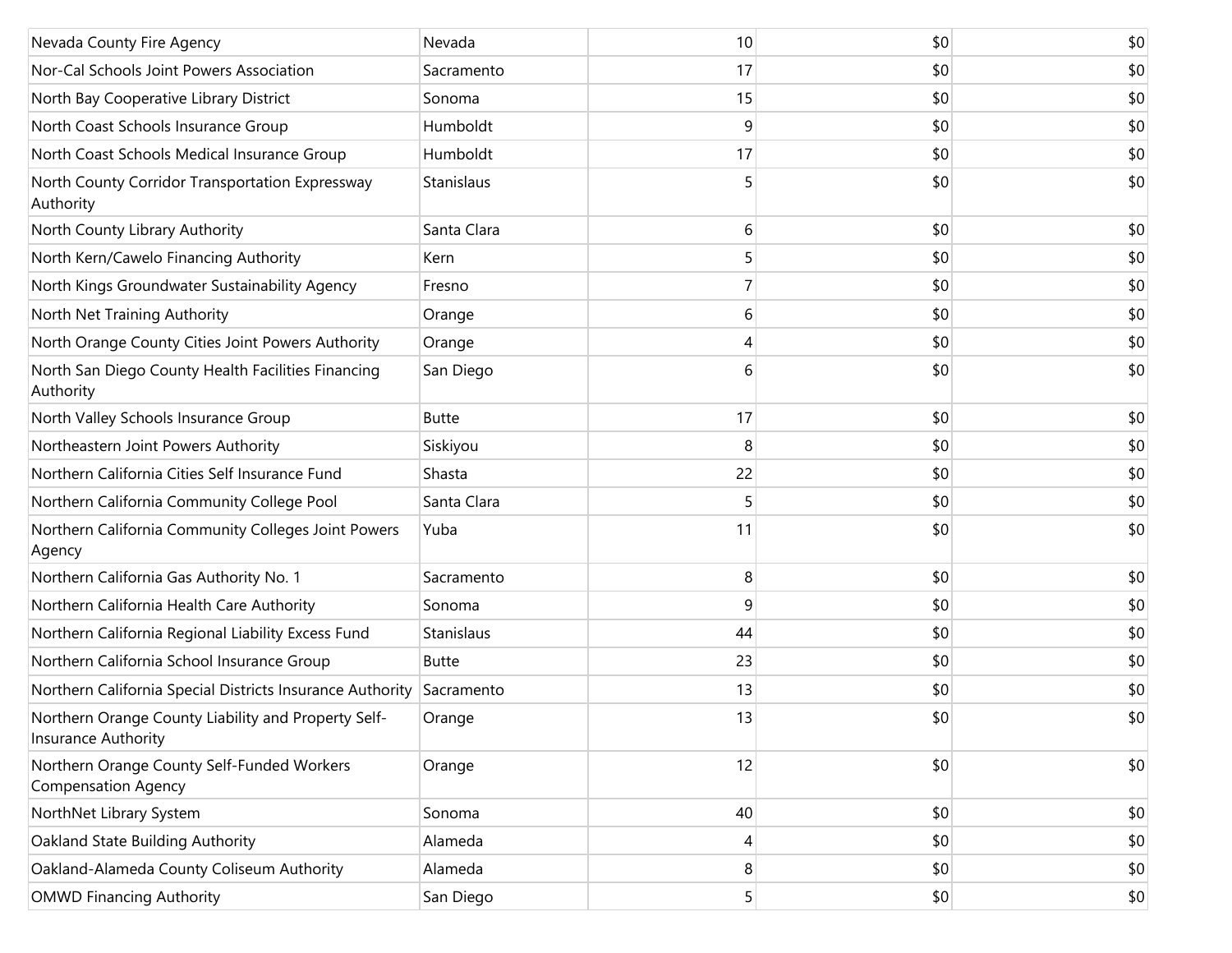| Orange County - City Hazardous Material Emergency<br>Response Authority | Orange         | 10 | \$0 | \$0 |
|-------------------------------------------------------------------------|----------------|----|-----|-----|
| Orange County Cities Airport Authority                                  | Orange         | 9  | \$0 | \$0 |
| Orange County Council of Governments                                    | Orange         | 18 | \$0 | \$0 |
| Orange County Fringe Benefit Joint Powers Agreement                     | Orange         |    | \$0 | \$0 |
| Orange Unified School District Public Financing<br>Authority            | Orange         |    | \$0 | \$0 |
| Organization of Self-Insured Schools                                    | Fresno         | 11 | \$0 | \$0 |
| <b>Otay Water District Financing Authority</b>                          | San Diego      | 5  | \$0 | \$0 |
| Pacific Library Partnership                                             | San Mateo      | 22 | \$0 | \$0 |
| Pacific Valley Schools Financing Authority                              | Santa Clara    | 3  | \$0 | \$0 |
| Palmdale Water District Public Financing Authority                      | Los Angeles    | 5  | \$0 | \$0 |
| Palo Verde Cemetery Financing Authority                                 | Riverside      | 3  | \$0 | \$0 |
| Palo Verde Valley Transit Agency                                        | Riverside      | 5  | \$0 | \$0 |
| Palos Verdes Peninsula Transportation Authority                         | Los Angeles    | 6  | \$0 | \$0 |
| Peninsula Corridor Joint Powers Board                                   | San Mateo      | 13 | \$0 | \$0 |
| Perris Union High School District Financing Authority                   | Riverside      | 5  | \$0 | \$0 |
| Petaluma Valley Groundwater Sustainability Agency                       | Sonoma         | 9  | \$0 | \$0 |
| <b>Pioneer Community Energy</b>                                         | Placer         |    | \$0 | \$0 |
| Pittsburg Unified School District Financing Authority                   | Contra Costa   | 5  | \$0 | \$0 |
| Pleasant Hill BART Station Leasing Authority                            | Contra Costa   |    | \$0 | \$0 |
| Pomona Public Finance Authority                                         | Los Angeles    | 5  | \$0 | \$0 |
| Pomona-Walnut-Rowland Joint Water Line Commission                       | Los Angeles    | 6  | \$0 | \$0 |
| Port Hueneme Water Agency                                               | Ventura        |    | \$0 | \$0 |
| Power and Water Resources Pooling Authority                             | San Joaquin    | 14 | \$0 | \$0 |
| Protected Insurance Program for Schools                                 | Los Angeles    | 9  | \$0 | \$0 |
| PTSC-MTA Risk Management Authority                                      | Los Angeles    | 5  | \$0 | \$0 |
| Public Agencies Self Insurance System                                   | San Diego      | 7  | \$0 | \$0 |
| <b>Public Agency Coalition Enterprise</b>                               | Merced         | 26 | \$0 | \$0 |
| Public Agency Self-Insurance Agency                                     | San Bernardino | 3  | \$0 | \$0 |
| Puente Basin Water Agency                                               | Los Angeles    | 4  | \$0 | \$0 |
| Puente Hills Habitat Preservation Authority                             | Los Angeles    | 4  | \$0 | \$0 |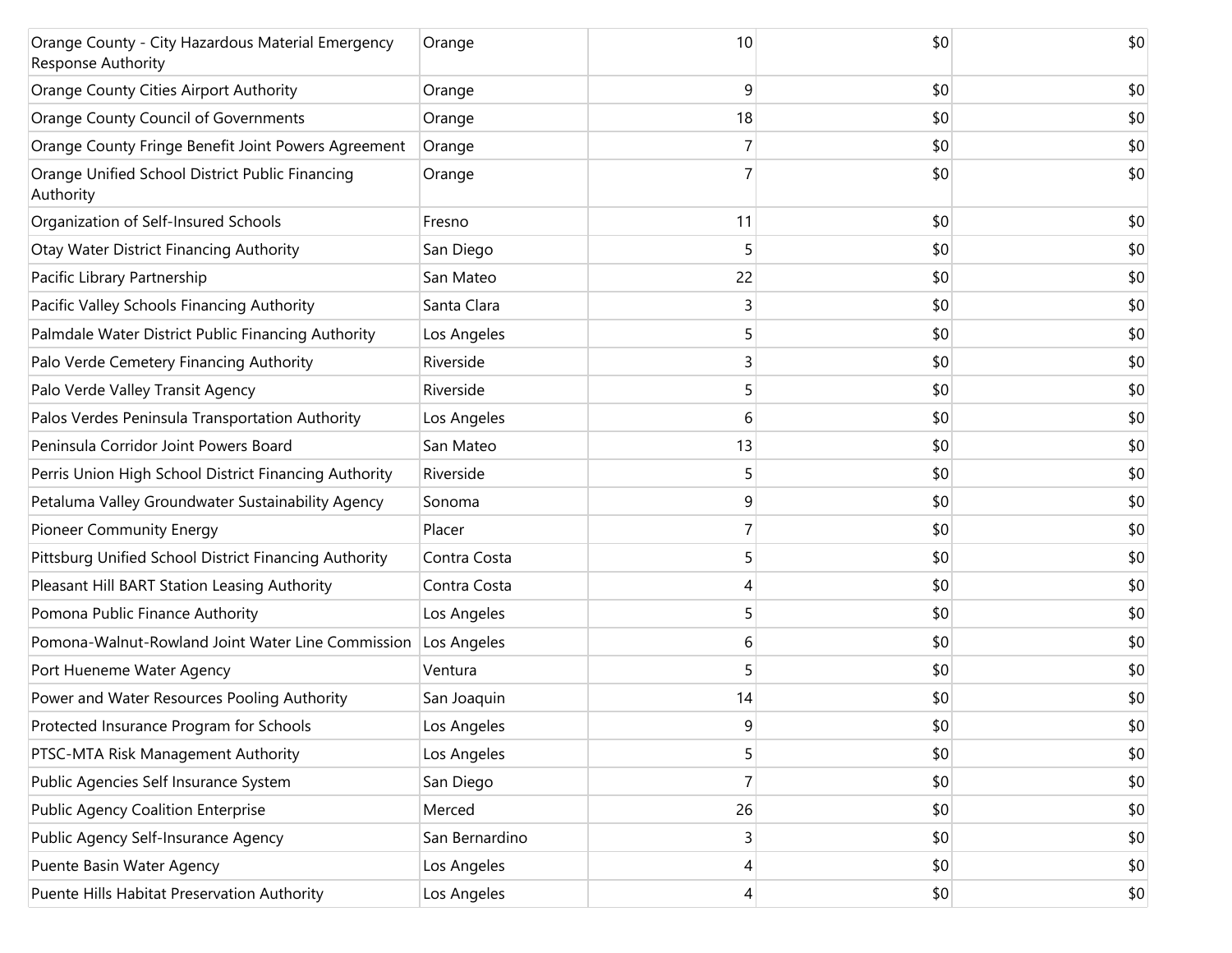| Quadstate Local Government Authority                            | San Bernardino | 10 | \$0 | \$0 |
|-----------------------------------------------------------------|----------------|----|-----|-----|
| Quantification Settlement Agreement Joint Powers<br>Authority   | San Diego      | 8  | \$0 | \$0 |
| R.E. Badger Water Facilities Financing Authority                | San Diego      | 4  | \$0 | \$0 |
| Rancho Canada Financing Authority                               | Orange         | 5  | \$0 | \$0 |
| Rancho Santa Fe CSD Financing Authority                         | San Diego      | 5  | \$0 | \$0 |
| Reclamation District No. 17 Levee Area Public Financing         | San Joaquin    | 5  | \$0 | \$0 |
| Redding Area Bus Authority                                      | Shasta         | 8  | \$0 | \$0 |
| Redwood Coast Transit Authority                                 | Del Norte      | 6  | \$0 | \$0 |
| Redwood Empire Dispatch Communications Authority                | Sonoma         | 7  | \$0 | \$0 |
| Regional Development Impact Fee Joint Powers Agency             | Monterey       | 17 | \$0 | \$0 |
| Regional Fire Protection Authority                              | San Bernardino | 3  | \$0 | \$0 |
| Regional Waste Management Authority                             | Yuba           | 6  | \$0 | \$0 |
| Richardson Bay Regional Agency                                  | Marin          | 4  | \$0 | \$0 |
| River Islands Public Financing Authority                        | San Joaquin    | 3  | \$0 | \$0 |
| Riverside Employer / Employee Partnership For Benefits          | Riverside      | 32 | \$0 | \$0 |
| Riverside Schools Insurance Authority                           | Riverside      | 17 | \$0 | \$0 |
| Riverside Schools Risk Management Authority                     | Riverside      | 20 | \$0 | \$0 |
| Riverside Unified School District Financing Authority           | Riverside      | 5  | \$0 | \$0 |
| Romoland School District Public Financing Authority             | Riverside      | 5  | \$0 | \$0 |
| Ross Valley Paramedic Authority                                 | Marin          |    | \$0 | \$0 |
| Ross Valley Public Financing Authority                          | Marin          | 6  | \$0 | \$0 |
| Rural Counties Environmental Services Joint Powers<br>Authority | Sacramento     | 23 | \$0 | \$0 |
| Sacramento Central Groundwater Authority                        | Sacramento     | 19 | \$0 | \$0 |
| Sacramento City Schools Joint Powers Financing<br>Authority     | Sacramento     |    | \$0 | \$0 |
| Sacramento Cogeneration Authority                               | Sacramento     | 8  | \$0 | \$0 |
| Sacramento County Sanitation Districts Financing<br>Authority   | Sacramento     | 10 | \$0 | \$0 |
| Sacramento Groundwater Authority                                | Sacramento     | 36 | \$0 | \$0 |
| Sacramento Municipal Utility District Financing<br>Authority    | Sacramento     | 8  | \$0 | \$0 |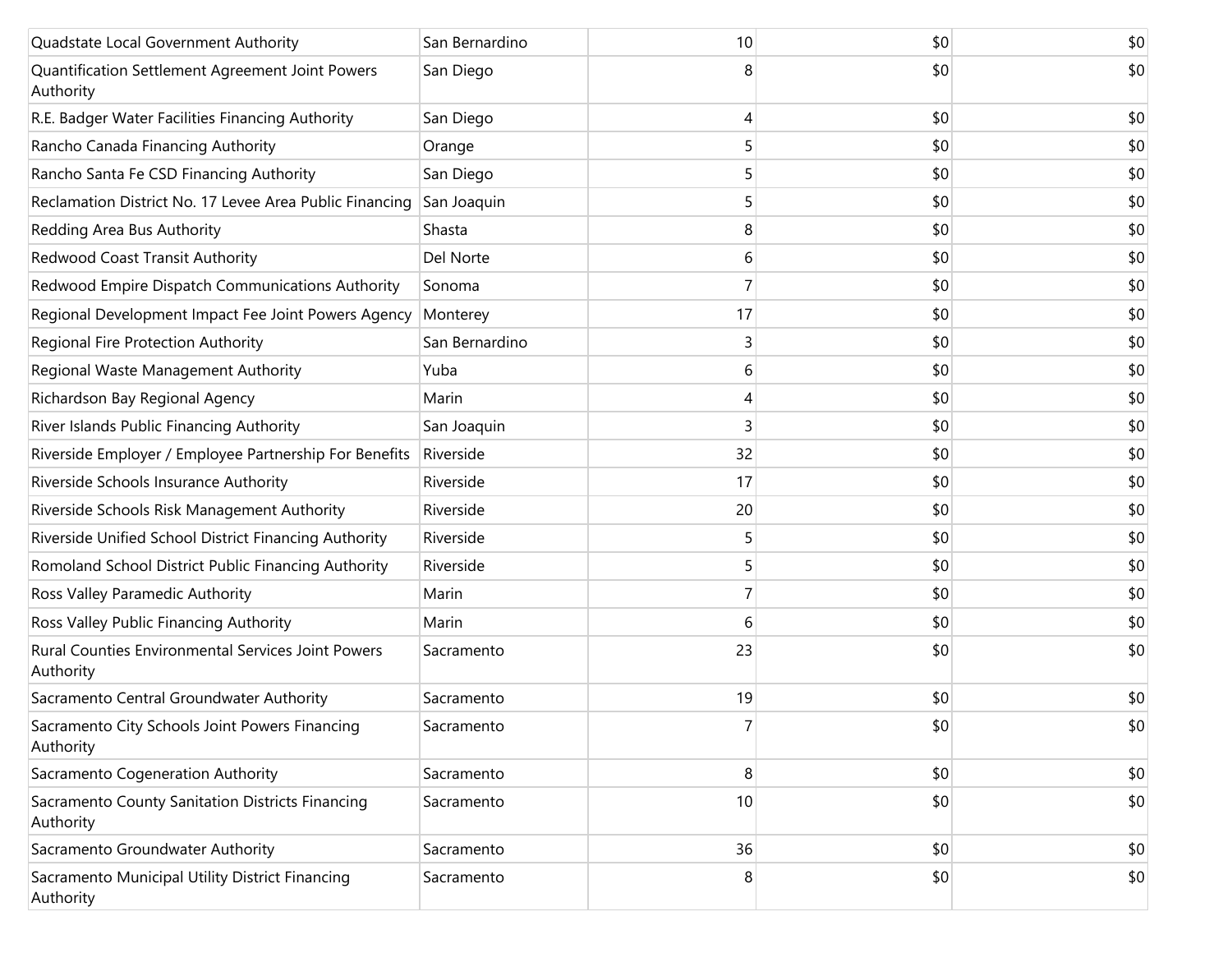| Sacramento Placerville Transportation Corridor                                           | Sacramento     | 5  | \$0 | \$0 |
|------------------------------------------------------------------------------------------|----------------|----|-----|-----|
| Sacramento Power Authority                                                               | Sacramento     | 8  | \$0 | \$0 |
| Sacramento Valley Basinwide Air Pollution Control<br>Council                             | Colusa         | 9  | \$0 | \$0 |
| Saddleback Valley Unified School District Public<br><b>Financing Authority</b>           | Orange         | 5  | \$0 | \$0 |
| Salinas Valley Basin Groundwater Sustainability Agency                                   | Monterey       | 12 | \$0 | \$0 |
| Salton Sea Authority                                                                     | Riverside      | 10 | \$0 | \$0 |
| San Bernardino Public Safety Authority                                                   | San Bernardino | 4  | \$0 | \$0 |
| San Bernardino Regional Emergency Training Center                                        | San Bernardino | 7  | \$0 | \$0 |
| San Bernardino Regional Water Resources Authority                                        | San Bernardino | 3  | \$0 | \$0 |
| San Bruno Park School Facilities Financing Authority                                     | San Mateo      | 5  | \$0 | \$0 |
| San Diego City Schools Financing Authority                                               | San Diego      | 3  | \$0 | \$0 |
| San Diego County Schools Fringe Benefits Consortium                                      | San Diego      | 3  | \$0 | \$0 |
| San Diego County Schools Risk Management Joint<br>Powers Authority                       | San Diego      | 3  | \$0 | \$0 |
| San Diego County Water Authority Financing Agency                                        | San Diego      | 5  | \$0 | \$0 |
| San Diego Geographic Information Source (SanGIS)                                         | San Diego      | 5  | \$0 | \$0 |
| San Diego Pooled Insurance Program                                                       | San Diego      | 12 | \$0 | \$0 |
| San Diego Regional Building Authority                                                    | San Diego      | 3  | \$0 | \$0 |
| San Dieguito Schools Facilities Financing Authority                                      | San Diego      | 5  | \$0 | \$0 |
| San Fernando Valley Council of Governments                                               | Los Angeles    | 13 | \$0 | \$0 |
| San Francisco Community Health Authority                                                 | San Francisco  | 14 | \$0 | \$0 |
| San Francisco State Building Authority                                                   | San Francisco  | 5  | \$0 | \$0 |
| San Gabriel River Discovery Center Authority                                             | Los Angeles    | 4  | \$0 | \$0 |
| San Gabriel Valley School Districts Self Insurance<br>Authority for Liability            | Los Angeles    | 5  | \$0 | \$0 |
| San Gabriel Valley School Districts Self-Insurance<br>Authority for Workers Compensation | Los Angeles    | 5  | \$0 | \$0 |
| San Joaquin County Joint Radio Users Group                                               | San Joaquin    | 15 | \$0 | \$0 |
| San Joaquin County Regional Fire Dispatch Authority                                      | San Joaquin    | 4  | \$0 | \$0 |
| San Joaquin County Schools Data Processing Center                                        | San Joaquin    | 4  | \$0 | \$0 |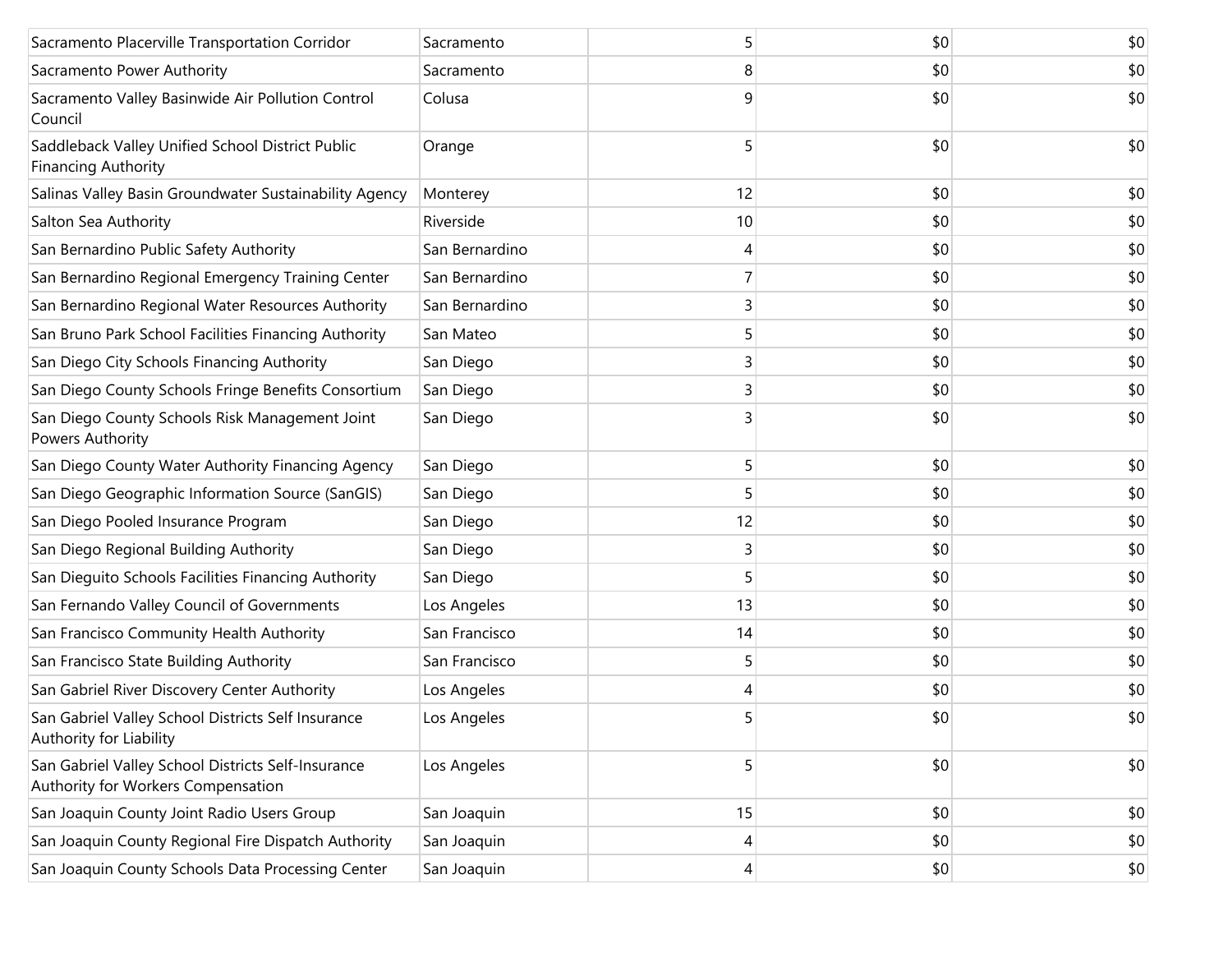| San Joaquin County Schools Property and Liability<br>Insurance Group           | San Joaquin   | 10 | \$0 | \$0 |
|--------------------------------------------------------------------------------|---------------|----|-----|-----|
| San Joaquin County Schools Workers Compensation<br>Insurance Group             | San Joaquin   | 12 | \$0 | \$0 |
| San Joaquin Hills Transportation Corridor Agency                               | Orange        | 15 | \$0 | \$0 |
| San Joaquin Joint Powers Authority                                             | San Joaquin   | 9  | \$0 | \$0 |
| San Joaquin River Flood Control Project Agency                                 | Merced        | 11 | \$0 | \$0 |
| San Joaquin Tributaries Authority                                              | Stanislaus    | 6  | \$0 | \$0 |
| San Joaquin Valley Drainage Authority                                          | Merced        | 21 | \$0 | \$0 |
| San Joaquin Valleywide Air Pollution Study Agency                              | Kern          | 8  | \$0 | \$0 |
| San Juan Basin Authority                                                       | Orange        | 4  | \$0 | \$0 |
| San Marcos Schools Financing Authority                                         | San Diego     | 6  | \$0 | \$0 |
| San Mateo County Joint Powers Financing Authority                              | San Mateo     | 5  | \$0 | \$0 |
| San Mateo County Library Joint Powers Authority                                | San Mateo     | 12 | \$0 | \$0 |
| San Mateo County Operational Area Emergency<br>Services Organization Authority | San Mateo     | 21 | \$0 | \$0 |
| San Mateo-Foster City Public Financing Authority                               | San Mateo     | 4  | \$0 | \$0 |
| San Mateo-Foster City School Facilities Financing<br>Authority                 | San Mateo     | 5  | \$0 | \$0 |
| San Ramon Valley Unified District Joint Powers<br><b>Financing Authority</b>   | Contra Costa  | 5  | \$0 | \$0 |
| Santa Ana River Flood Protection Agency                                        | Orange        | 49 | \$0 | \$0 |
| Santa Barbara County Schools Self-Insurance Program<br>for Employees           | Santa Barbara | 3  | \$0 | \$0 |
| Santa Clara County Abandoned Vehicle Abatement<br>Service Authority            | Santa Clara   | 5  | \$0 | \$0 |
| Santa Clarita Watershed Recreation and Conservation<br>Authority               | Los Angeles   | 4  | \$0 | \$0 |
| Santa Cruz County Emergency Medical Services<br><b>Integration Authority</b>   | Santa Cruz    | 12 | \$0 | \$0 |
| Santa Cruz County Fire Agencies Insurance Group                                | Santa Cruz    | 11 | \$0 | \$0 |
| Santa Cruz County Library Financing Authority                                  | Santa Cruz    | 5  | \$0 | \$0 |
| Santa Cruz County Schools Health Insurance Group                               | Santa Cruz    | 8  | \$0 | \$0 |
| Santa Cruz County Vehicle Abatement Authority                                  | Santa Cruz    | 6  | \$0 | \$0 |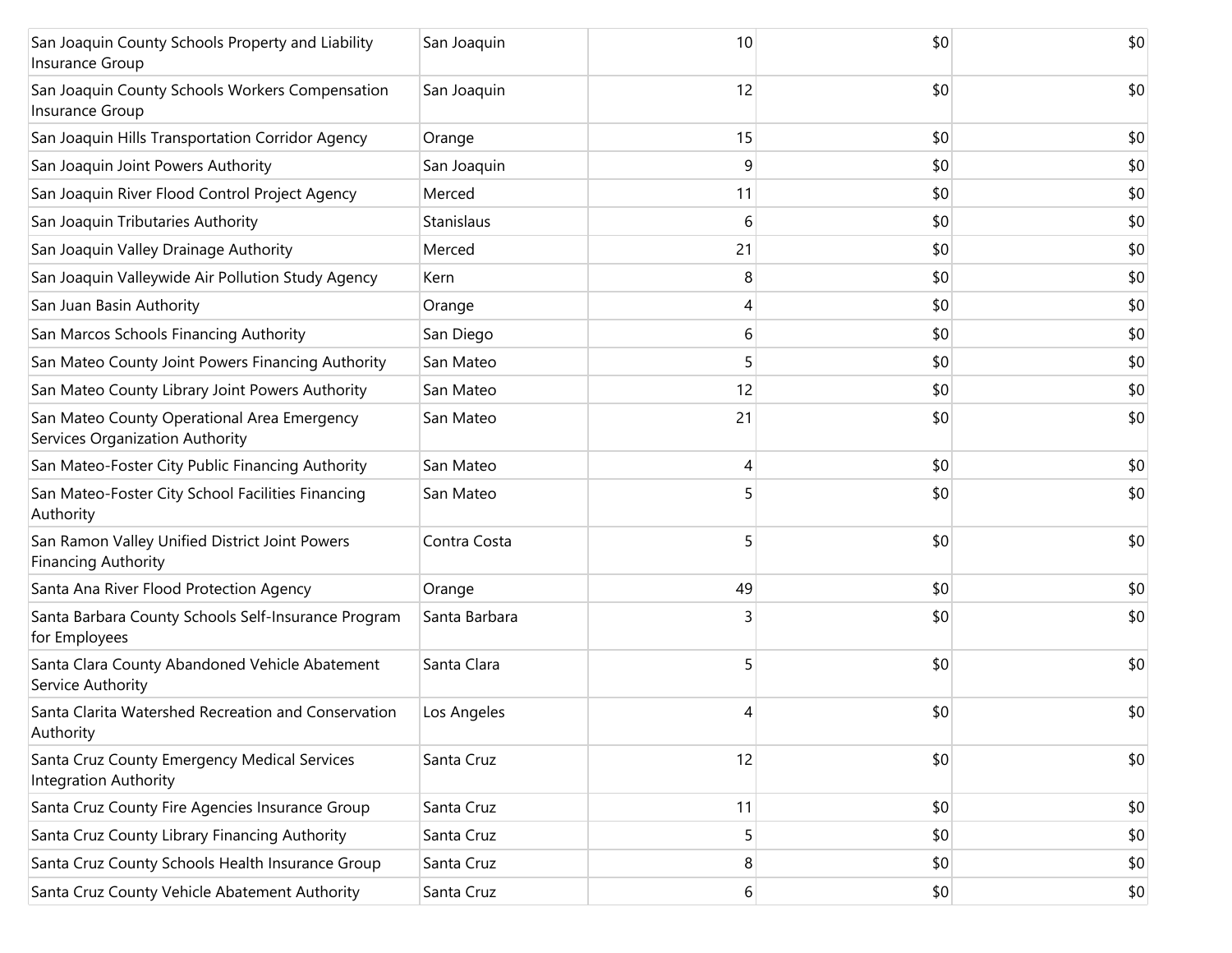| Santa Cruz Libraries Facilities Financing Authority                                     | Santa Cruz    | 5  | \$0 | \$0 |
|-----------------------------------------------------------------------------------------|---------------|----|-----|-----|
| Santa Cruz Mid-County Groundwater Agency                                                | Santa Cruz    | 17 | \$0 | \$0 |
| Santa Cruz-San Benito County Schools Insurance Group                                    | Santa Cruz    | 22 | \$0 | \$0 |
| Santa Margarita-Dana Point Authority                                                    | Orange        | 5  | \$0 | \$0 |
| Santa Maria Public Financing Authority                                                  | Santa Barbara | 4  | \$0 | \$0 |
| Santa Monica Bay Restoration Authority                                                  | Los Angeles   | 5  | \$0 | \$0 |
| Santa Paula School Financing Authority                                                  | Ventura       | 4  | \$0 | \$0 |
| Santa Rosa Regional Resources Authority                                                 | Riverside     | 6  | \$0 | \$0 |
| Santiago Aqueduct Commission                                                            | Orange        | 6  | \$0 | \$0 |
| Saugus/Hart School Facilities Financing Authority                                       | Los Angeles   | 5  | \$0 | \$0 |
| Saugus-Castaic School Facilities Financing Authority                                    | Los Angeles   | 5  | \$0 | \$0 |
| School Employees Trust-Tulare                                                           | Tulare        | 7  | \$0 | \$0 |
| School Insurance Group Northern Alliance II                                             | Los Angeles   | 8  | \$0 | \$0 |
| School Project for Utility Rate Reduction (SPURR)                                       | Contra Costa  | 10 | \$0 | \$0 |
| Schools Alliance for Workers Compensation Excess Self-<br>Funded Joint Powers Authority | Santa Clara   |    | \$0 | \$0 |
| <b>Schools Association For Excess Risk</b>                                              | Los Angeles   | 4  | \$0 | \$0 |
| Schools Infrastructure Financing Agency                                                 | Stanislaus    | 3  | \$0 | \$0 |
| Schools Insurance Group Northern Alliance                                               | Mendocino     | 18 | \$0 | \$0 |
| Schools Linked For Insurance Management                                                 | Los Angeles   | 7  | \$0 | \$0 |
| Schools Self Insurance of Contra Costa County                                           | Contra Costa  | 18 | \$0 | \$0 |
| Self-Insurance Program for Imperial County                                              | Imperial      | 4  | \$0 | \$0 |
| Self-Insurance Risk Management Authority                                                | Los Angeles   | 10 | \$0 | \$0 |
| Self-Insurance Risk Management Authority II for<br>Liability and Property Protection    | Los Angeles   | 12 | \$0 | \$0 |
| Self-Insurance Risk Management Authority III -<br><b>Employee Benefits</b>              | Los Angeles   | 7  | \$0 | \$0 |
| Self-Insured Schools of California SISC I - Workers<br>Compensation                     | Kern          | 21 | \$0 | \$0 |
| Self-Insured Schools of California SISC II - Liability and<br>Property                  | Kern          | 26 | \$0 | \$0 |
| Self-Insured Schools of California SISC III - Health and<br><b>Welfare Benefits</b>     | Kern          | 27 | \$0 | \$0 |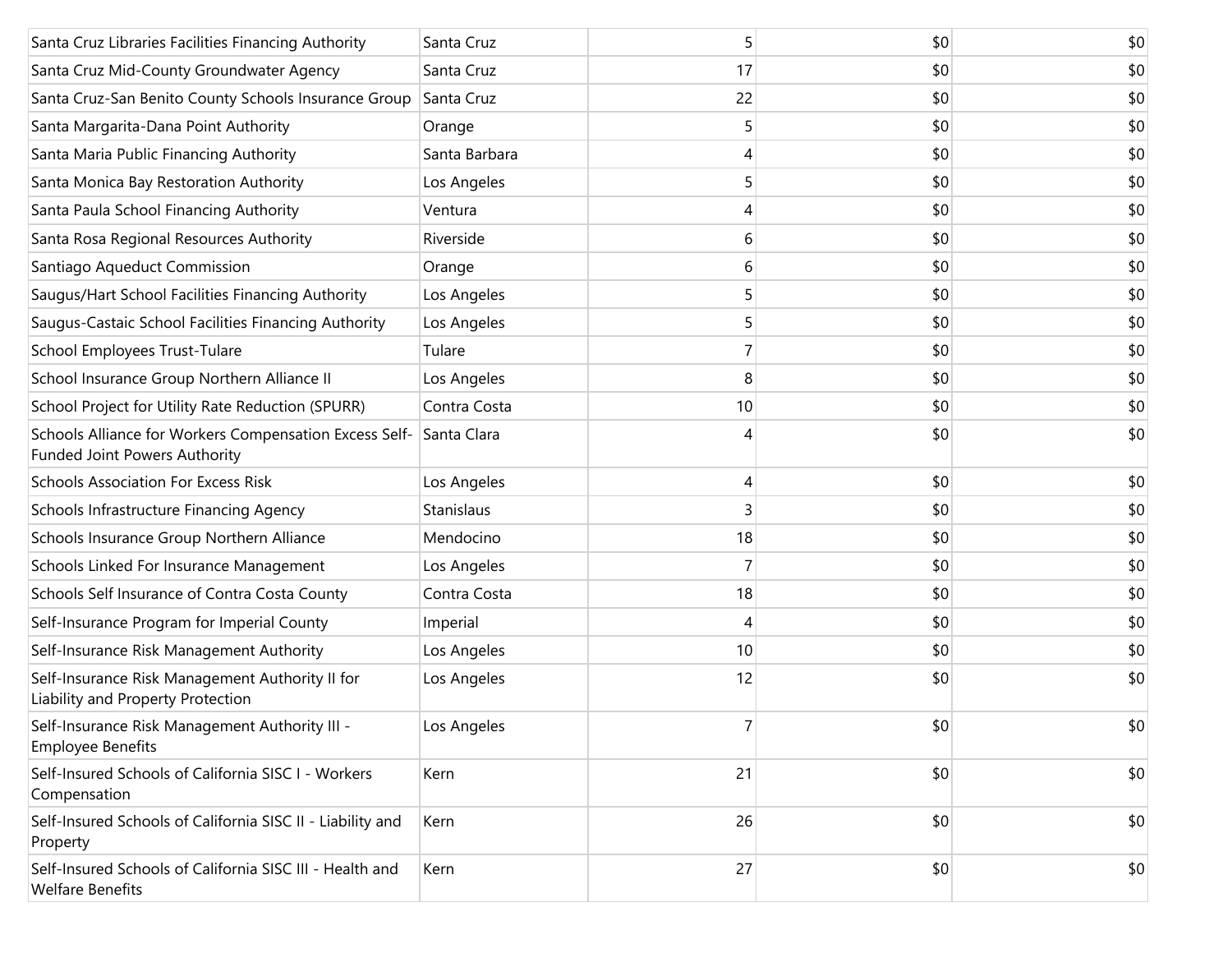| Serra Cooperative Library System                                                           | San Diego    | 12 | \$0 | \$0 |
|--------------------------------------------------------------------------------------------|--------------|----|-----|-----|
| Sewerage Agency of Southern Marin                                                          | Marin        | 5  | \$0 | \$0 |
| Shared Agency Risk Pool (SHARP)                                                            | Alameda      | 5  | \$0 | \$0 |
| Sierra Coordinated Resources Management Council                                            | Placer       | 5  | \$0 | \$0 |
| Sierra Valley Hospital Financing Authority                                                 | Sierra       | 3  | \$0 | \$0 |
| Silicon Valley Regional Interoperability Authority                                         | Santa Clara  | 6  | \$0 | \$0 |
| Simi Valley School Financing Authority                                                     | Ventura      | 5  | \$0 | \$0 |
| <b>Sites Project Authority</b>                                                             | Colusa       | 15 | \$0 | \$0 |
| Small Cities Organized Risk Effort                                                         | <b>Butte</b> | 13 | \$0 | \$0 |
| Solana Beach School District Public Financing Authority                                    | San Diego    | 5  | \$0 | \$0 |
| Solano Animal Control Authority                                                            | Solano       | 5  | \$0 | \$0 |
| Solano Emergency Medical Services Cooperative                                              | Solano       |    | \$0 | \$0 |
| Solano Water Authority                                                                     | Solano       | 10 | \$0 | \$0 |
| Sonoma County Public Safety Consortium                                                     | Sonoma       | 9  | \$0 | \$0 |
| Sonoma County Waste Management Agency                                                      | Sonoma       | 10 | \$0 | \$0 |
| South Bay Area Schools Insurance Authority                                                 | Santa Clara  | 13 | \$0 | \$0 |
| South Coast Water District Financing Authority                                             | Orange       | 5  | \$0 | \$0 |
| South County Regional Wastewater Authority                                                 | Santa Clara  | 5  | \$0 | \$0 |
| South Lake Tahoe Basin Solid Waste Management<br>Authority                                 | El Dorado    | 3  | \$0 | \$0 |
| South Placer Regional Transportation Authority                                             | Placer       | 4  | \$0 | \$0 |
| South Placer Wastewater Authority                                                          | Placer       | 5  | \$0 | \$0 |
| South Valley Water Banking Authority                                                       | Tulare       | 5  | \$0 | \$0 |
| South Valley Water Resources Authority                                                     | Kern         |    | \$0 | \$0 |
| Southeast Fresno Regional Park and Soccer Complex<br>Authority                             | Fresno       | 3  | \$0 | \$0 |
| Southeast Resource Recovery Facility Authority                                             | Los Angeles  | 10 | \$0 | \$0 |
| Southeast Sacramento County Agricultural Water<br>Authority                                | Sacramento   | 9  | \$0 | \$0 |
| Southern Alameda County Geographic Information<br>System Authority                         | Alameda      | 4  | \$0 | \$0 |
| Southern California Community College Districts Self-<br><b>Funded Insurance Authority</b> | Los Angeles  | 7  | \$0 | \$0 |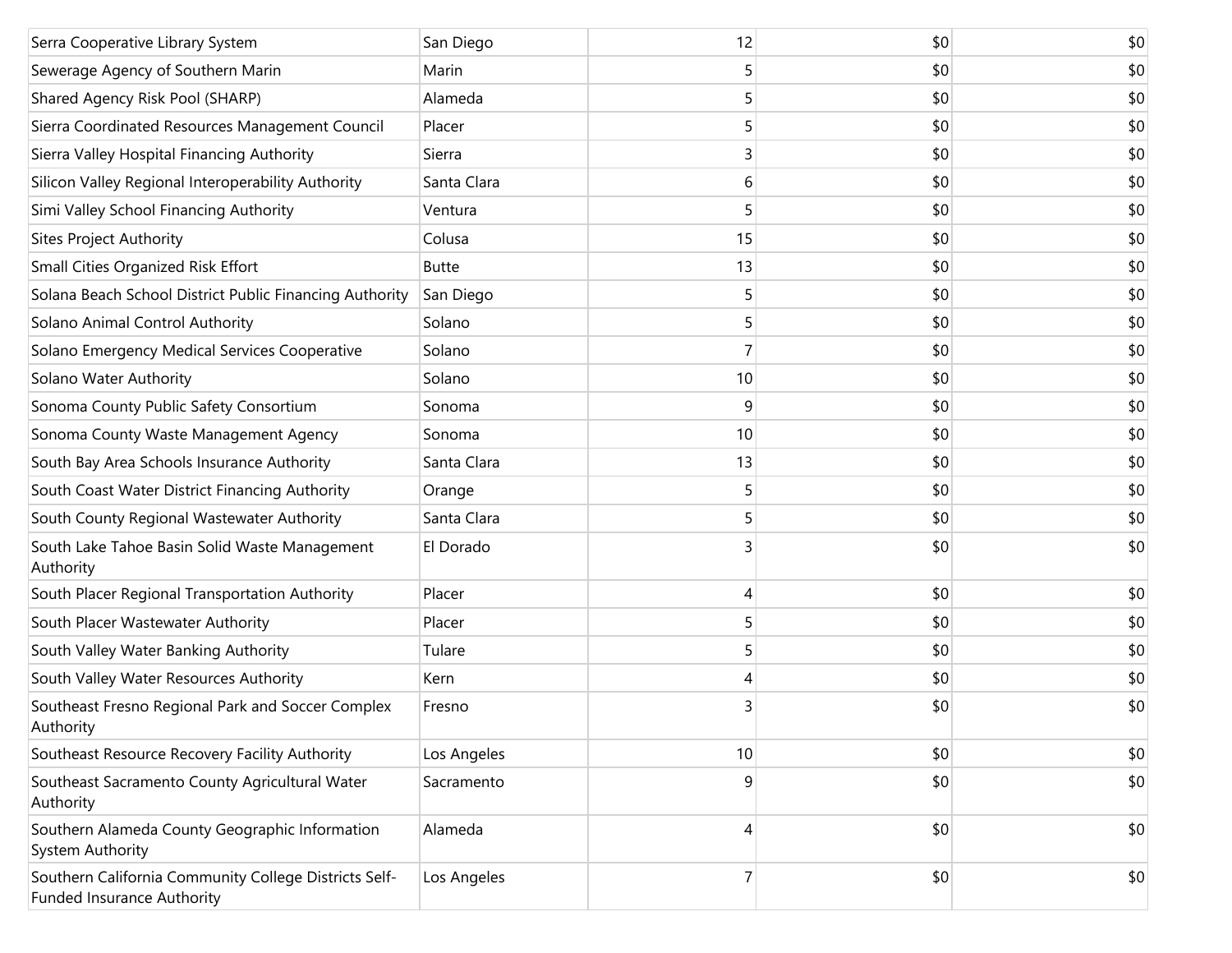| Southern California Home Financing Authority                                  | Los Angeles    |    | \$0 | \$0 |
|-------------------------------------------------------------------------------|----------------|----|-----|-----|
| Southern California Public Water Authority                                    | Los Angeles    | 4  | \$0 | \$0 |
| Southern California Regional Airport Authority                                | Los Angeles    | 9  | \$0 | \$0 |
| Southern California Regional Liability Excess Fund                            | Riverside      | 38 | \$0 | \$0 |
| Southern California Water Bank Authority                                      | Kern           | 5  | \$0 | \$0 |
| Southern Delta Levee Protection and Channel<br>Maintenance Authority          | San Joaquin    | 3  | \$0 | \$0 |
| Southern Marin Emergency Medical-Paramedic System                             | Marin          | 5  | \$0 | \$0 |
| Southern Orange County Property Liability Self-<br>Insurance Authority        | Orange         |    | \$0 | \$0 |
| Southern Peninsula Region Insurance Group                                     | Santa Cruz     | 18 | \$0 | \$0 |
| Southern San Joaquin Valley Power Authority                                   | Kern           | 5  | \$0 | \$0 |
| Southwest Communities Financing Authority (Animal<br>Shelter)                 | Riverside      | 6  | \$0 | \$0 |
| Spring Street Corridor Joint Powers Authority                                 | Los Angeles    | 9  | \$0 | \$0 |
| Stanislaus Drug Enforcement Agency                                            | Stanislaus     | 12 | \$0 | \$0 |
| Stanislaus Regional Water Authority                                           | Stanislaus     | 4  | \$0 | \$0 |
| <b>State Water Project Contractors Authority</b>                              | Sacramento     | 9  | \$0 | \$0 |
| Statewide Association of Community Colleges                                   | San Bernardino | 32 | \$0 | \$0 |
| Statewide Educational Wrap-Up Program                                         | Los Angeles    | 9  | \$0 | \$0 |
| Stockton Center Site Authority                                                | Los Angeles    | 7  | \$0 | \$0 |
| Suisun/Solano Water Authority                                                 | Solano         | 10 | \$0 | \$0 |
| Superior California Economic Development District                             | Shasta         | 17 | \$0 | \$0 |
| Superior California Excess Liability Pool                                     | Yuba           | 3  | \$0 | \$0 |
| <b>Sutter Animal Services Authority</b>                                       | Sutter         | 5  | \$0 | \$0 |
| Sweetwater Union High School District Public Financing San Diego<br>Authority |                | 6  | \$0 | \$0 |
| Teen Center Services Authority                                                | Ventura        | 5  | \$0 | \$0 |
| Tejon Ranch Public Facilities Financing Authority                             | Kern           | 7  | \$0 | \$0 |
| Temecula Valley Unified School District Financing<br>Authority                | Riverside      | 5  | \$0 | \$0 |
| The Balancing Authority of Northern California (BANC)                         | Sacramento     | 6  | \$0 | \$0 |
| The Cities Group                                                              | San Mateo      | 6  | \$0 | \$0 |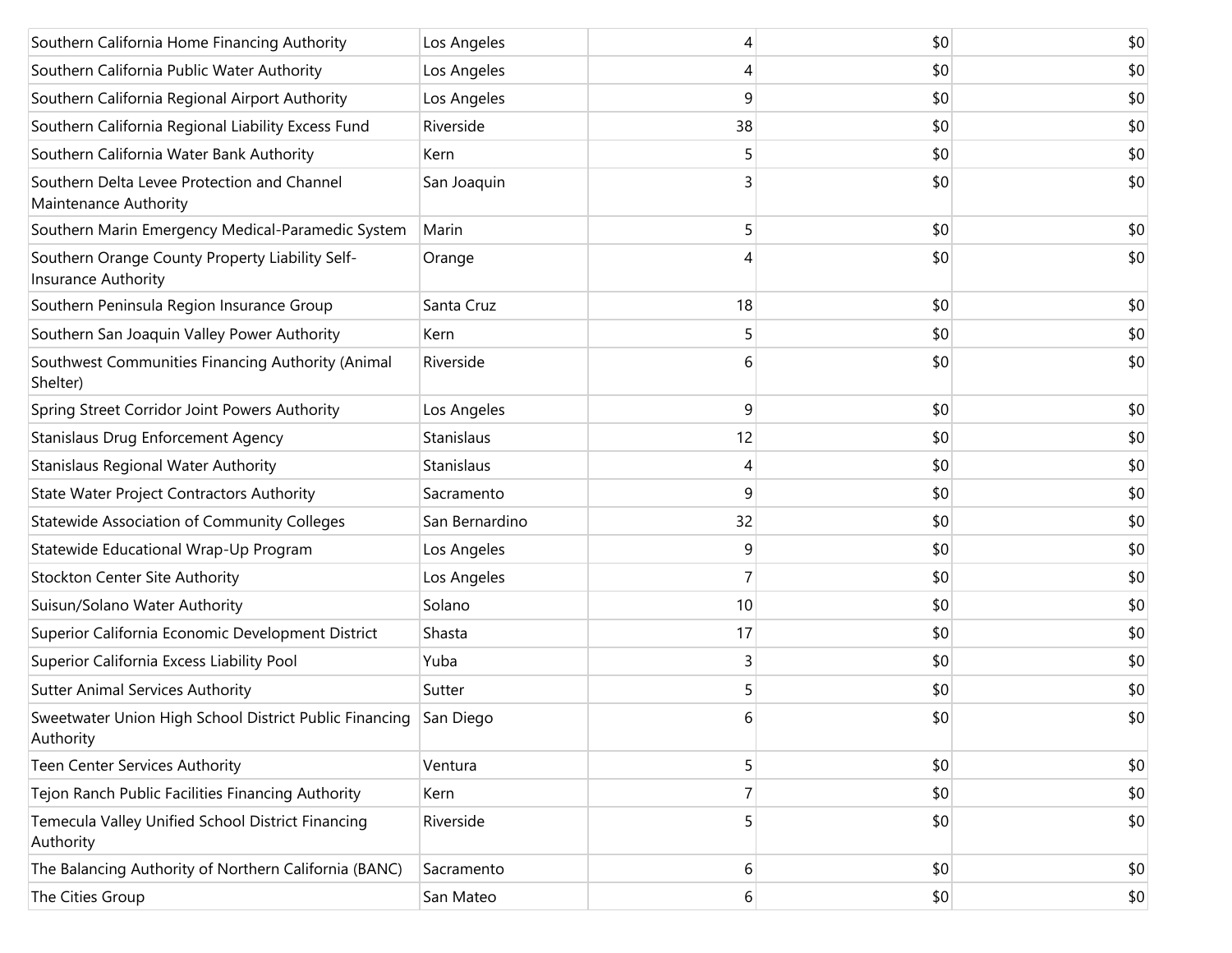| Tiburon/Belvedere Wastewater Financing Authority                      | Marin          | 5  | \$0 | \$0 |
|-----------------------------------------------------------------------|----------------|----|-----|-----|
| Trabuco Canyon Public Financing Authority                             | Orange         | 4  | \$0 | \$0 |
| Tracy Area Public Facilities Financing Agency                         | San Joaquin    |    | \$0 | \$0 |
| Tracy School Facilities Financing Authority                           | San Joaquin    | 7  | \$0 | \$0 |
| Transit Joint Powers Authority of Merced County                       | Merced         | 11 | \$0 | \$0 |
| Transmission Agency of Northern California                            | Sacramento     | 15 | \$0 | \$0 |
| Transportation Authority of Marin                                     | Marin          | 16 | \$0 | \$0 |
| Tres Hermanos Conservation Authority                                  | San Bernardino | 6  | \$0 | \$0 |
| Tri-Agency Economic Development Authority                             | Del Norte      | 5  | \$0 | \$0 |
| <b>Tri-County Water Authority</b>                                     | Kings          | 3  | \$0 | \$0 |
| Tri-Dam Power Authority                                               | Tuolumne       | 10 | \$0 | \$0 |
| Trinity Public Utilities District Financing Authority                 | Trinity        | 5  | \$0 | \$0 |
| Tulare County School Districts Self-Insurance Authority               | Tulare         | 5  | \$0 | \$0 |
| Tulare County Schools Insurance Group                                 | Tulare         | 9  | \$0 | \$0 |
| Tulare-Porterville Schools Financing Authority                        | Tulare         | 3  | \$0 | \$0 |
| Tuolumne City Sanitary District Financing Authority                   | Tuolumne       | 5  | \$0 | \$0 |
| Tuolumne Wind Project Authority                                       | Stanislaus     | 5  | \$0 | \$0 |
| Tuolumne-Stanislaus Integrated Regional Water<br>Management Authority | Tuolumne       | 5  | \$0 | \$0 |
| <b>Turlock Public Schools Financing Authority</b>                     | Stanislaus     | 7  | \$0 | \$0 |
| Tustin Unified School District Financing Authority                    | Orange         | 5  | \$0 | \$0 |
| Unified San Diego County Emergency Services<br>Organization           | San Diego      | 65 | \$0 | \$0 |
| Upper Kings Basin Integrated Regional Water<br>Management Authority   | Fresno         | 19 | \$0 | \$0 |
| Upper Mokelumne River Watershed Authority                             | San Joaquin    | 8  | \$0 | \$0 |
| Upper Russian River Water Agency                                      | Mendocino      | 4  | \$0 | \$0 |
| Upper San Joaquin River Water and Power Authority                     | Tulare         | 11 | \$0 | \$0 |
| Upper Santa Clara Valley Joint Powers Authority                       | Los Angeles    | 4  | \$0 | \$0 |
| Upper Valley Waste Management Agency                                  | Napa           | 8  | \$0 | \$0 |
| Val Verde Unified School District Financing Authority                 | Riverside      | 5  | \$0 | \$0 |
| Valley Clean Energy Alliance                                          | Yolo           | 6  | \$0 | \$0 |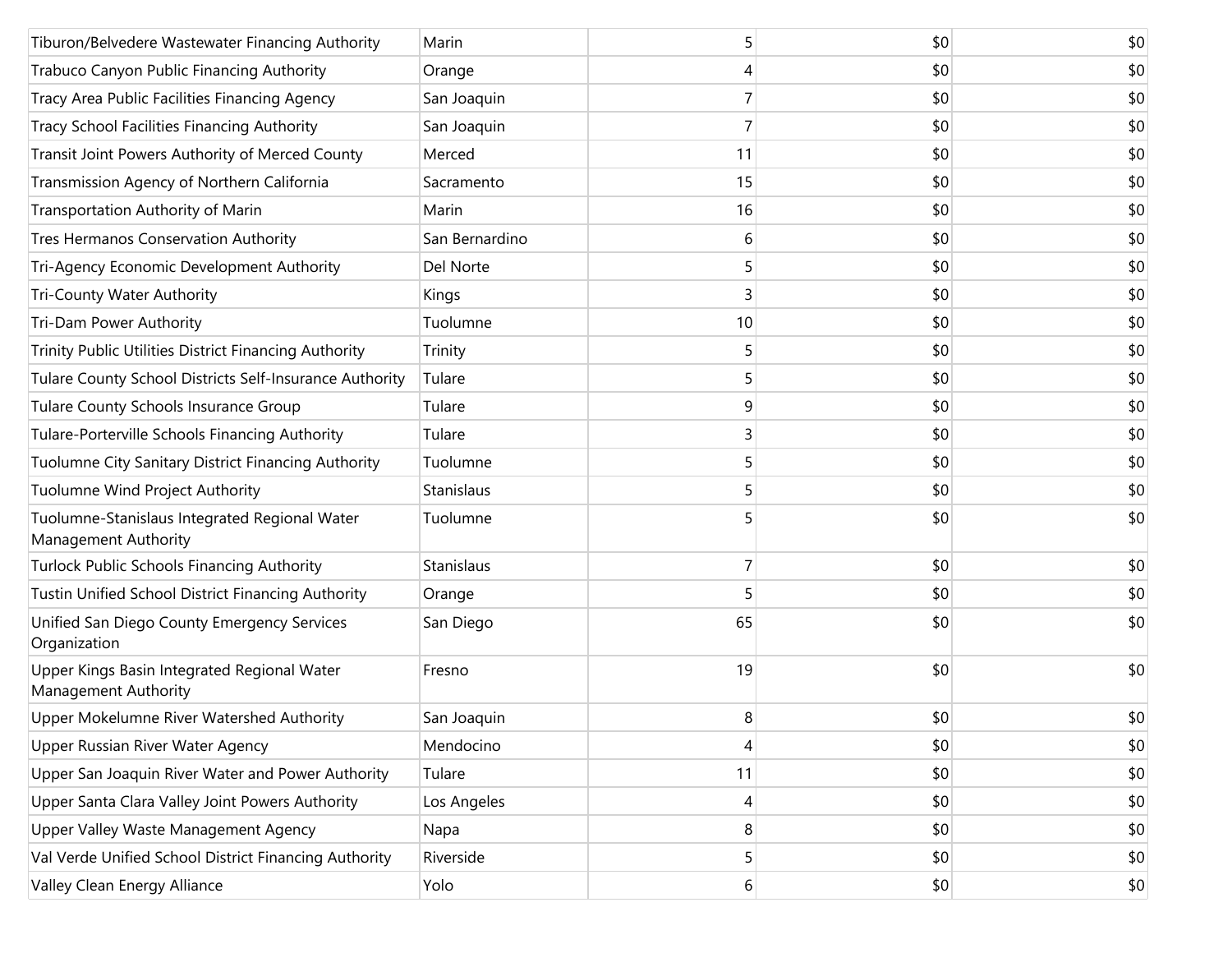| Valley Insurance Program Joint Powers Authority<br>(Fresno)                            | Fresno         | 9  | \$0 | \$0 |
|----------------------------------------------------------------------------------------|----------------|----|-----|-----|
| Valley Springs Public Utilities District Financing<br>Authority                        | Calaveras      | 5  | \$0 | \$0 |
| Van Horn Regional Treatment Facility                                                   | Riverside      |    | \$0 | \$0 |
| Vector Control Joint Powers Agency                                                     | Madera         | 10 | \$0 | \$0 |
| Ventura County Fast Action School Transit (VCFAST)                                     | Ventura        |    | \$0 | \$0 |
| Ventura County Regional Energy Alliance (VCREA)                                        | Ventura        | 9  | \$0 | \$0 |
| Walnut Energy Center Authority                                                         | Stanislaus     | 6  | \$0 | \$0 |
| Water Conservation Garden Authority                                                    | San Diego      | 6  | \$0 | \$0 |
| <b>WateReuse Finance Authority</b>                                                     | Orange         | 6  | \$0 | \$0 |
| <b>Waterford Public Financing Authority</b>                                            | Stanislaus     | 5  | \$0 | \$0 |
| West End Communications Authority                                                      | San Bernardino | 6  | \$0 | \$0 |
| West End Fire and Emergency Response Commission                                        | San Bernardino | 3  | \$0 | \$0 |
| West End Water Development Treatment and<br><b>Conservation Joint Powers Authority</b> | San Bernardino |    | \$0 | \$0 |
| West Orange County Water Board                                                         | Orange         | 5  | \$0 | \$0 |
| West San Gabriel Liability and Property Self-Insurance<br>Authority                    | Los Angeles    | 9  | \$0 | \$0 |
| West San Gabriel Valley Benefits Joint Powers Authority                                | Los Angeles    | 4  | \$0 | \$0 |
| West San Gabriel Workers Compensation Self-Insurance Los Angeles<br>Authority          |                |    | \$0 | \$0 |
| West Valley Solid Waste Management Authority                                           | Santa Clara    | 4  | \$0 | \$0 |
| Western Municipal Water District Facilities Authority                                  | Riverside      | 5  | \$0 | \$0 |
| Western Orange County Self-Funded Workers<br><b>Compensation Agency</b>                | Orange         |    | \$0 | \$0 |
| Western Placer Waste Management Authority                                              | Placer         |    | \$0 | \$0 |
| Western Riverside County Regional Wastewater<br>Authority                              | Riverside      | 10 | \$0 | \$0 |
| Western Riverside Water and Wastewater Financing<br>Authority                          | Riverside      | 6  | \$0 | \$0 |
| Westside Cities Council of Governments                                                 | Los Angeles    | 6  | \$0 | \$0 |
| Whittier Area Liability and Property Self-Insurance<br>Authority                       | Los Angeles    |    | \$0 | \$0 |